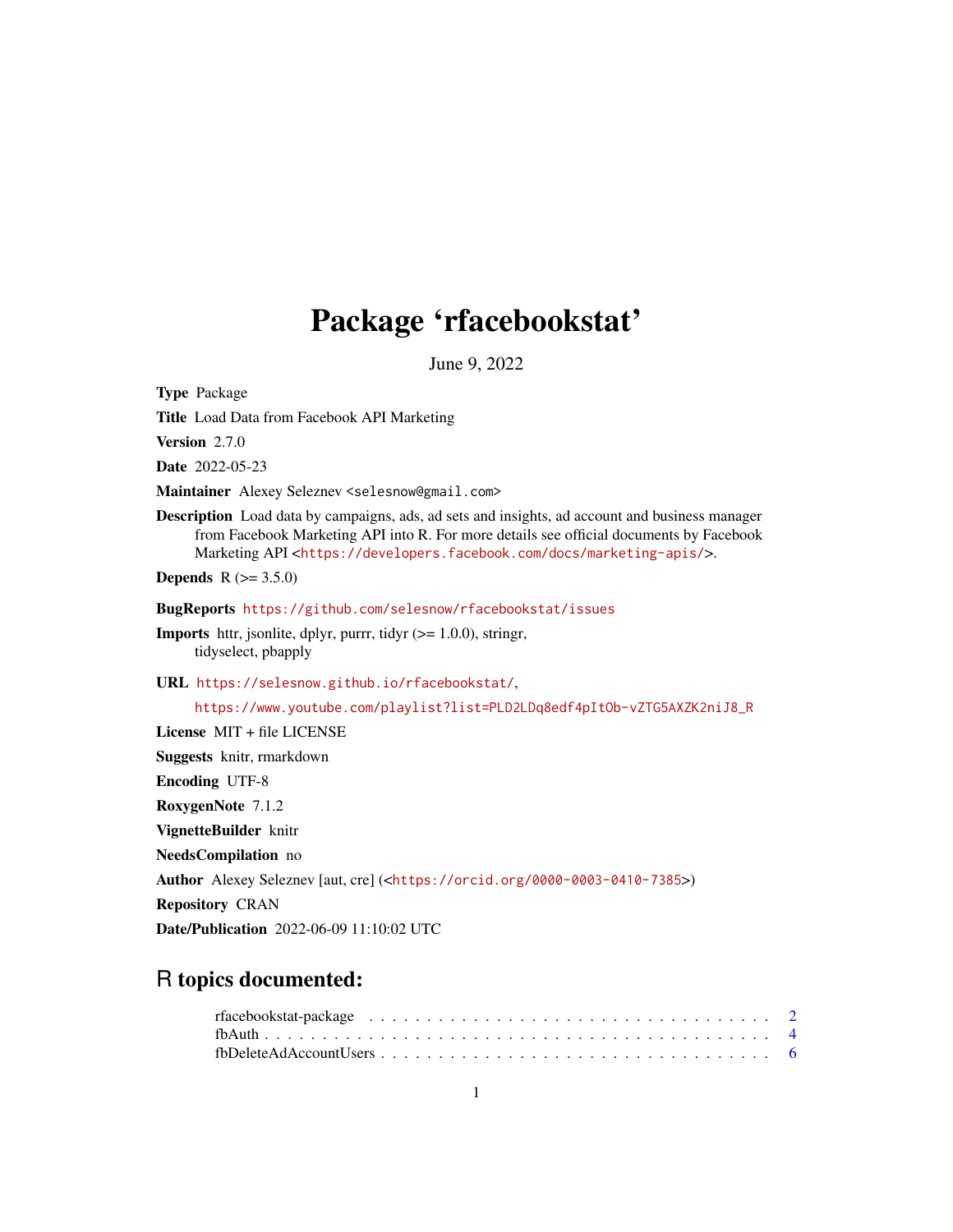<span id="page-1-0"></span>

|       |                                                                                                                    | $\overline{9}$ |
|-------|--------------------------------------------------------------------------------------------------------------------|----------------|
|       |                                                                                                                    |                |
|       |                                                                                                                    |                |
|       |                                                                                                                    |                |
|       |                                                                                                                    |                |
|       |                                                                                                                    |                |
|       |                                                                                                                    |                |
|       |                                                                                                                    |                |
|       |                                                                                                                    |                |
|       |                                                                                                                    |                |
|       |                                                                                                                    |                |
|       |                                                                                                                    |                |
|       |                                                                                                                    |                |
|       |                                                                                                                    |                |
|       |                                                                                                                    |                |
|       | $fbcetLongTimeToken \ldots \ldots \ldots \ldots \ldots \ldots \ldots \ldots \ldots \ldots \ldots \ldots \ldots 25$ |                |
|       |                                                                                                                    |                |
|       |                                                                                                                    |                |
|       |                                                                                                                    |                |
|       |                                                                                                                    |                |
|       |                                                                                                                    |                |
|       |                                                                                                                    |                |
|       |                                                                                                                    |                |
| Index |                                                                                                                    | 36             |
|       |                                                                                                                    |                |

rfacebookstat-package *Load Data from Facebook API Marketing*

# Description

Load data by campaigns, ads, ad sets and insights, ad account and business manager from Facebook Marketing API into R. For more details see official documents by Facebook Marketing API <https://developers.facebook.com/docs/marketing-apis/>.

## Details

The DESCRIPTION file:

| Package:       | rfacebookstat                                                                                                  |
|----------------|----------------------------------------------------------------------------------------------------------------|
| Type:          | Package                                                                                                        |
| Title:         | Load Data from Facebook API Marketing                                                                          |
| Version:       | 2.7.0                                                                                                          |
| Date:          | 2022-05-23                                                                                                     |
| Authors $@R$ : | $c$ (person(given = "Alexey", family = "Seleznev", role = $c$ ("aut", "cre"), email = "selesnow@gmail.com", co |
| Maintainer:    | Alexey Seleznev <selesnow@gmail.com></selesnow@gmail.com>                                                      |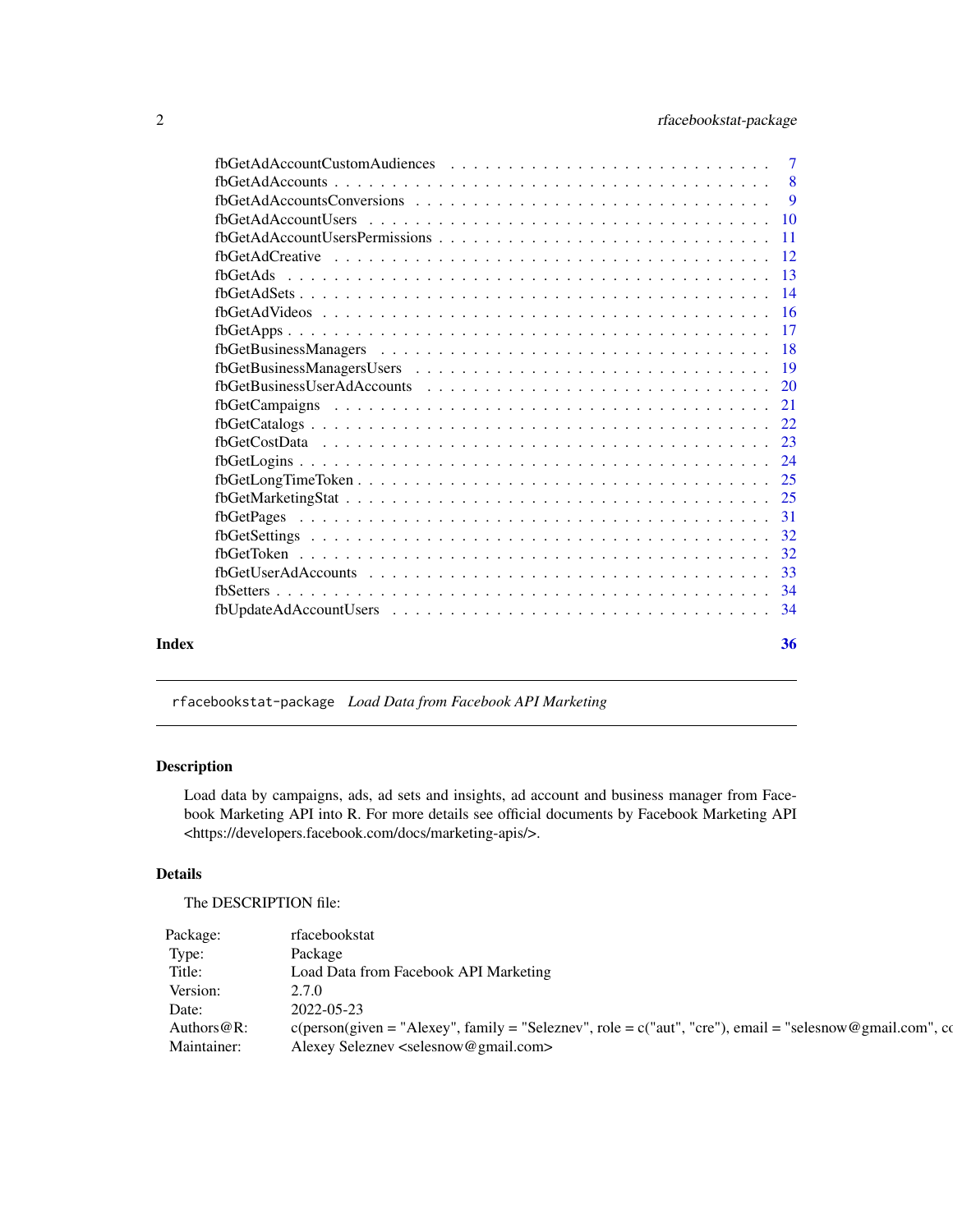# rfacebookstat-package 3

| Description:           | Load data by campaigns, ads, ad sets and insights, ad account and business manager from Facebook Marke |
|------------------------|--------------------------------------------------------------------------------------------------------|
| Depends:               | $R$ ( $> = 3.5.0$ )                                                                                    |
| BugReports:            | https://github.com/selesnow/rfacebookstat/issues                                                       |
| Imports:               | httr, jsonlite, dplyr, purrr, tidyr $(>= 1.0.0)$ , stringr, tidyselect, pbapply                        |
| URL:                   | https://selesnow.github.io/rfacebookstat/, https://www.youtube.com/playlist?list=PLD2LDq8edf4pItOb-vZ  |
| License:               | MIT + file LICENSE                                                                                     |
| Suggests:              | knitr, rmarkdown                                                                                       |
| Encoding:              | UTF-8                                                                                                  |
| RoxygenNote:           | 7.1.2                                                                                                  |
| VignetteBuilder: knitr |                                                                                                        |
| Author:                | Alexey Seleznev [aut, cre] ( <https: 0000-0003-0410-7385="" orcid.org="">)</https:>                    |
|                        |                                                                                                        |

Index of help topics:

| fbAuth                         | Authorization in Facebook.                      |
|--------------------------------|-------------------------------------------------|
| fbDeleteAdAccountUsers         |                                                 |
|                                | Delete users from ad accounts.                  |
| fbGetAdAccountCustomAudiences  |                                                 |
|                                | The Custom Audiences Associated With the Ad     |
|                                | Account.                                        |
| fbGetAdAccountUsers            | Get User List From Account                      |
| fbGetAdAccountUsersPermissions |                                                 |
|                                | Get ad account user list with him permissions.  |
| fbGetAdAccounts                | Get avable ad account list.                     |
| fbGetAdAccountsConversions     |                                                 |
|                                | Get list of custom conversion from ad accounts. |
| fbGetAdCreative                | Get creative list from facebook marketing API   |
| fbGetAdSets                    | Get creative list from facebook marketing API   |
| fbGetAdVideos                  | Get videos list from ad accounts                |
| fbGetAds                       | Get ads list from facebook marketing API        |
| fbGetApps                      | Get all the apps under a project                |
| fbGetBusinessManagers          | Get avable business Managers.                   |
| fbGetBusinessManagersUsers     |                                                 |
|                                | Get a list of business manager users            |
| fbGetBusinessUserAdAccounts    |                                                 |
|                                | Get a list of accounts for a business manager   |
|                                | user                                            |
| fbGetCampaigns                 | Get campaign list from facebook marketing API   |
| fbGetCatalogs                  | Get catalogs                                    |
| fbGetCostData                  | Get facebook ads cost data.                     |
| fbGetLogins                    | Get all authorization logins                    |
| fbGetLongTimeToken             | Get API facebook long time token.               |
| fbGetMarketingStat             | Get statistic by ad accounts.                   |
| fbGetPages                     | Get pages list                                  |
| fbGetSettings                  | Get settings.                                   |
| fbGetToken                     | Get API facebook token.                         |
| fbGetUserAdAccounts            | User's ad account list.                         |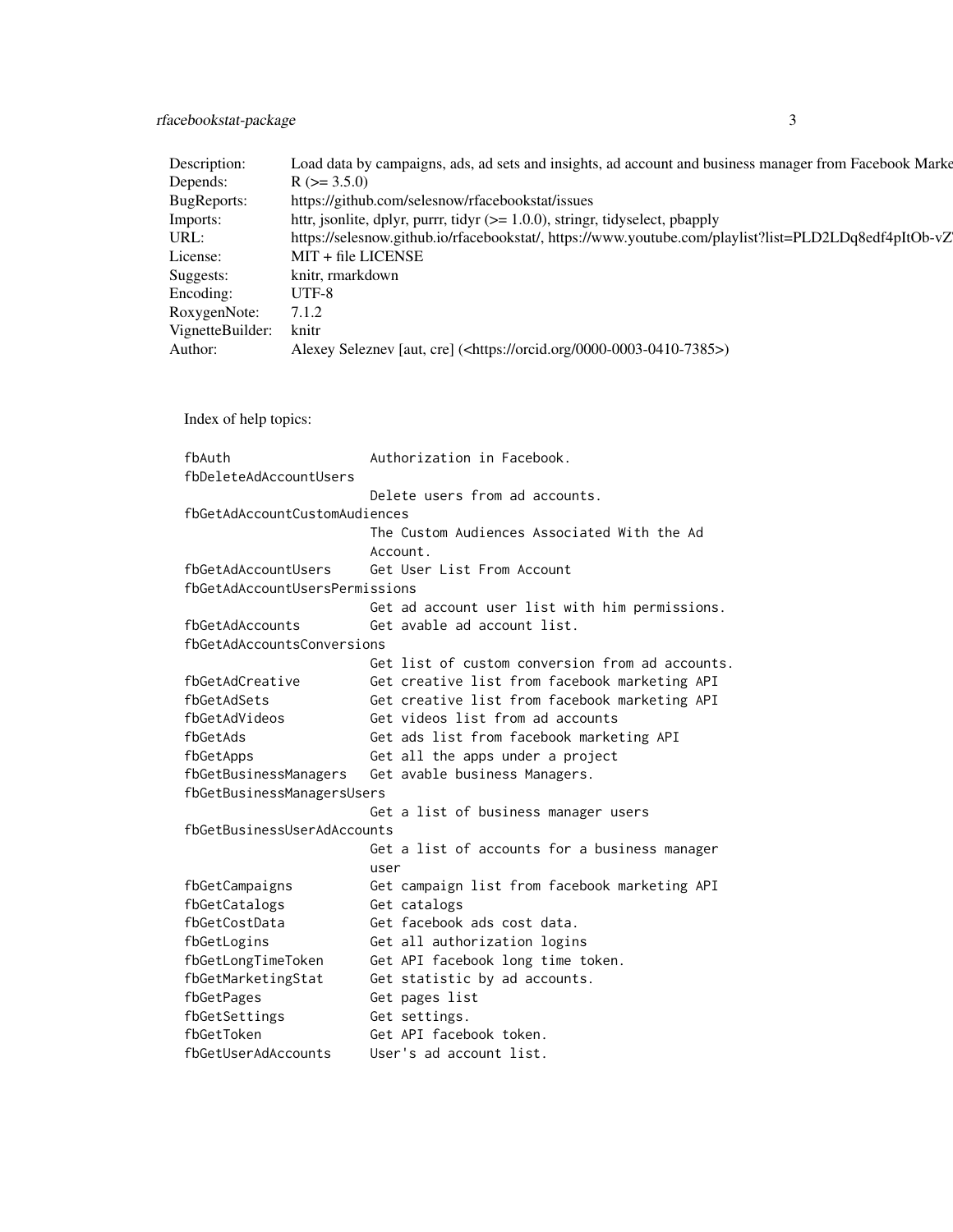<span id="page-3-0"></span>

| fbSetters              | Set rfacebookstat options             |
|------------------------|---------------------------------------|
| fbUpdateAdAccountUsers |                                       |
|                        | Add users and update permission list. |
| rfacebookstat-package  | Load Data from Facebook API Marketing |

Further information is available in the following vignettes:

```
rfacebookstat-authorization 1. API facebook Authorization (source)
rfacebookstat-cost-data 3. Loadind click and cost data from Facebook into Google Analytics (source)
rfacebookstat-get-statistics 2. Get Facebook Marketing Insight (source)
```
#### Author(s)

#### NA

Maintainer: Alexey Seleznev <selesnow@gmail.com>

# See Also

See oficial documantation: rfacebookstat package - https://selesnow.github.io/rfacebookstat/ Facebook API Marketing - https://developers.facebook.com/docs/marketing-apis/

# Examples

```
## Not run:
library(rfacebookstat)
# Auth
token <- fbGetToken(app_id = 00000000000000)
# Get statistic
CampStat <- fbGetMarketingStat(accounts_id = "act_0000000000",
level = "campaign", fields = "campaign_name,impressions,clicks",
breakdowns = "age", sorting = "unique_impressions_descending",
filtering = "[{'field':'age','operator':'IN','value':['18-24','25-34']}]",
date_start = "2016-10-01", date_stop = "2016-10-10",
access_token = token)
```
## End(Not run)

fbAuth *Authorization in Facebook.*

## Description

Wrapper for fbGetToken() and fbGetLongtimeToken().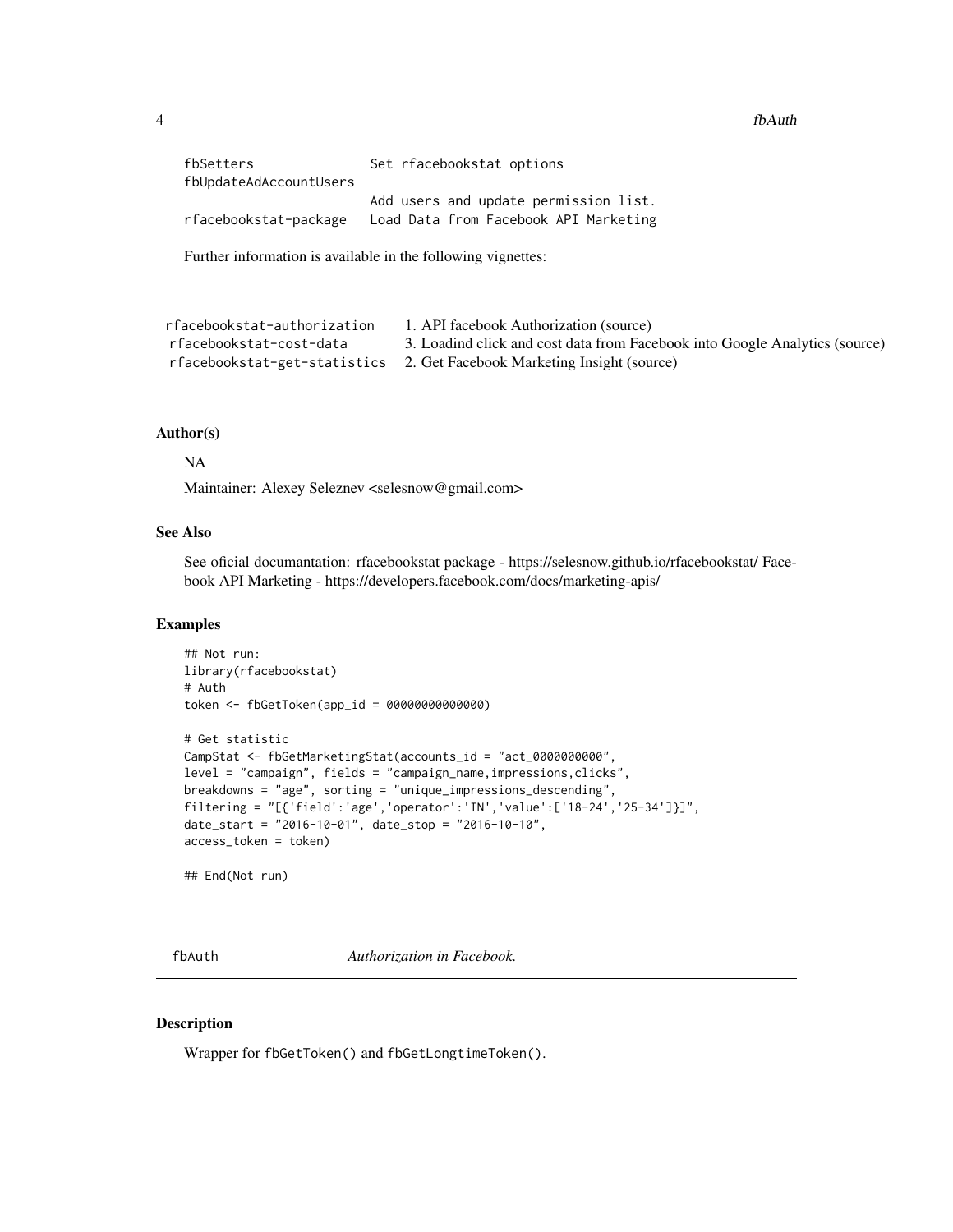#### fbAuth 5

# Usage

```
fbAuth(username = getOption("rfacebookstat.username"),
      app_id = getOption("rfacebookstat.app_id"),
      app_secret = getOption("rfacebookstat.app_secret"),
      token_path = fbTokenPath(),
      scopes = c("ads\_read","business_management",
                      "pages_manage_ads",
                      "ads_management",
                     "public_profile"),
    reakh = FALSE,
      skip_option = FALSE)
```
# Arguments

| username    | your username on Facebook                                                                           |
|-------------|-----------------------------------------------------------------------------------------------------|
| app_id      | <b>ID</b> of Facebook App                                                                           |
| app_secret  | Secret of Facebook App                                                                              |
| token_path  | path to dir with credentials                                                                        |
| scopes      | Permissions provide a way for your app to access data from Facebook. For detail<br>see docmentation |
| reauth      | boolean, do reauthorization                                                                         |
| skip_option | logical, skip access token from options or not                                                      |

# Value

API token object

# Author(s)

Alexey Seleznev

# Examples

## Not run: fbAuth()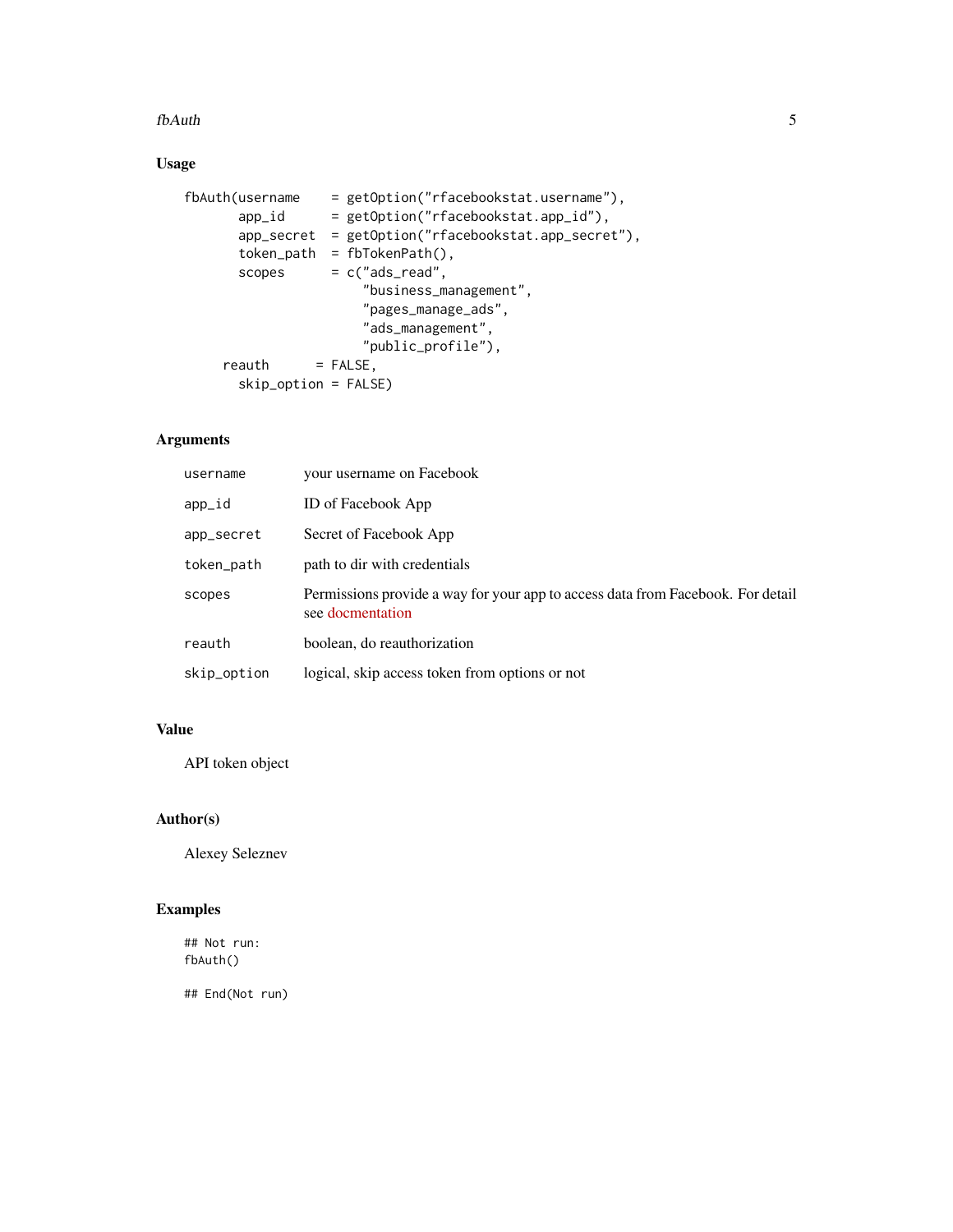```
fbDeleteAdAccountUsers
```
*Delete users from ad accounts.*

#### Description

fbDeleteAdAccountUsers is method for remove users access from ad accounts.

### Usage

```
fbDeleteAdAccountUsers(
   user\_ids = NULL,
   accounts_id = getOption("rfacebookstat.accounts_id"),
api_version = getOption("rfacebookstat.api_version"),
username = getOption("rfacebookstat.username"),
   token_path = fbTokenPath(),
access_token = getOption("rfacebookstat.access_token"))
```
# Arguments

| accounts_id  | vector with ID of your ad account, for example c("act_00001","act_00002"). |
|--------------|----------------------------------------------------------------------------|
| access_token | Your facebook API token.                                                   |
| user_ids     | vector with users ids who need remove from ad account.                     |
| username     | your username on Facebook                                                  |
| token_path   | path to dir with credentials                                               |
| api_version  | Current Facebook API version.                                              |

# Details

ads\_management permission is required. You need 'Administrator' access to the ad account to remove users

#### Author(s)

Alexey Seleznev

#### Examples

```
## Not run:
#Attach package
library(rfacebookstat)
#Get token, where 0000000000000 is id of your app in facebook
tk <- fbAuth(0000000000000)
#Remove user with id 001 and 002 from accounts act_0001 and act_0002
fbDeleteAdAccountUsers(user_ids = c(001,002),
                       accounts_id = c("act_0001", "act_0002"),
                       api\_version = "v2.12",
```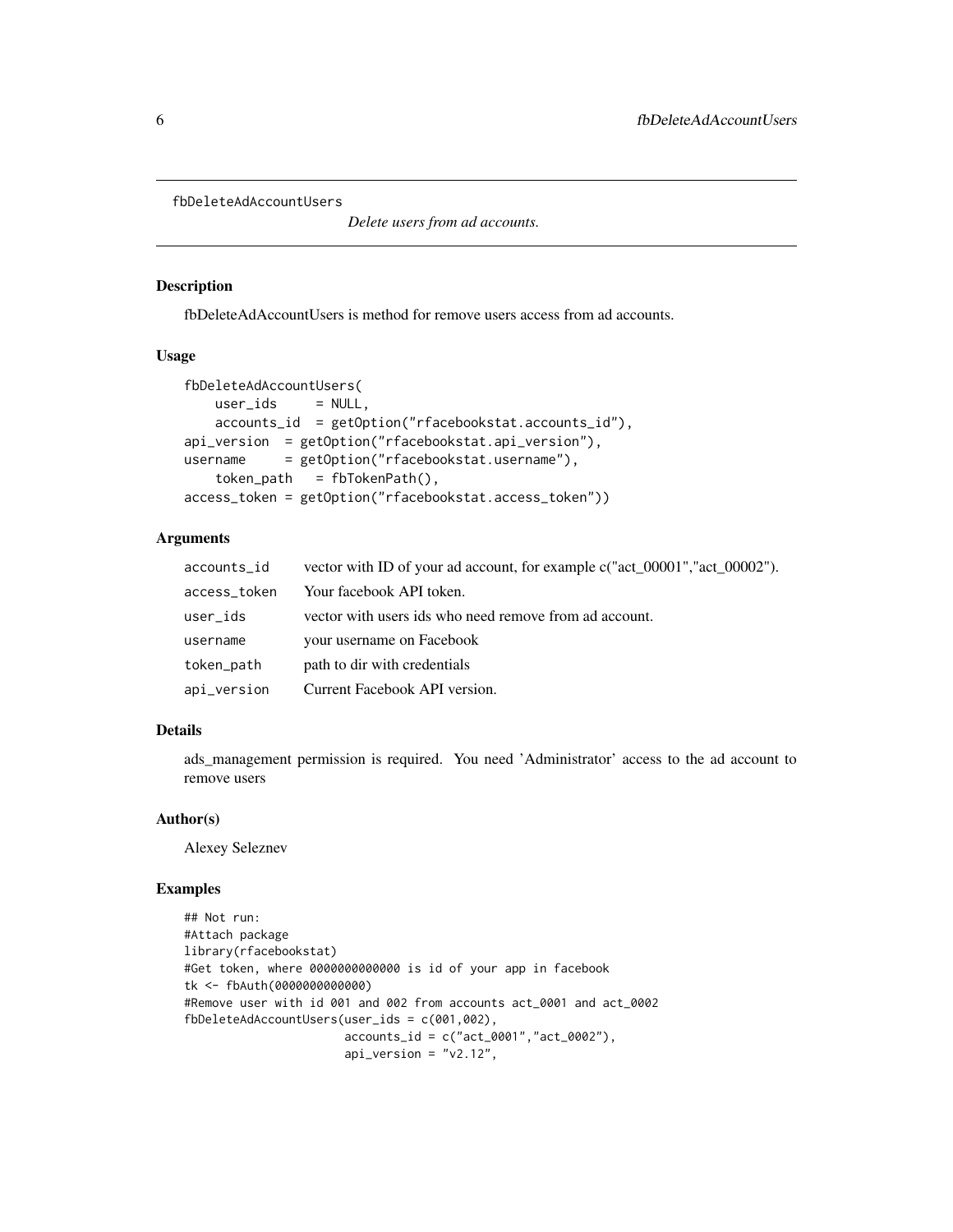```
access_token = "abcdef123456" )
```
<span id="page-6-0"></span>## End(Not run)

```
fbGetAdAccountCustomAudiences
```
*The Custom Audiences Associated With the Ad Account.*

# Description

Get The custom audiences associated with the ad account.

#### Usage

```
fbGetAdAccountCustomAudiences(
   business_ids = getOption("rfacebookstat.business_id"),
   accounts_id = getOption("rfacebookstat.accounts_id"),
   pixel_id = NULL,
   filtering = NULL,
   api_version = getOption("rfacebookstat.api_version"),
   username = getOption("rfacebookstat.username"),
   token\_path = fibTokenPath(),
   access_token = getOption("rfacebookstat.access_token")
\lambda
```
# Arguments

| business_ids | Your business manager or project ID.                                      |
|--------------|---------------------------------------------------------------------------|
| accounts_id  |                                                                           |
| pixel_id     | This param fetches audiences associated to specific pixel.                |
| filtering    | Filters on the report data. This parameter is an array of filter objects. |
| api_version  | Current Facebook API version.                                             |
| username     | your username on Facebook                                                 |
| token_path   | path to dir with credentials                                              |
| access_token | Your facebook API token.                                                  |

## Value

data.frame with custom audiences data

#### Author(s)

Alexey Seleznev

# See Also

[Ad Account Customaudiences API Documentation](https://developers.facebook.com/docs/marketing-api/reference/ad-account/customaudiences/)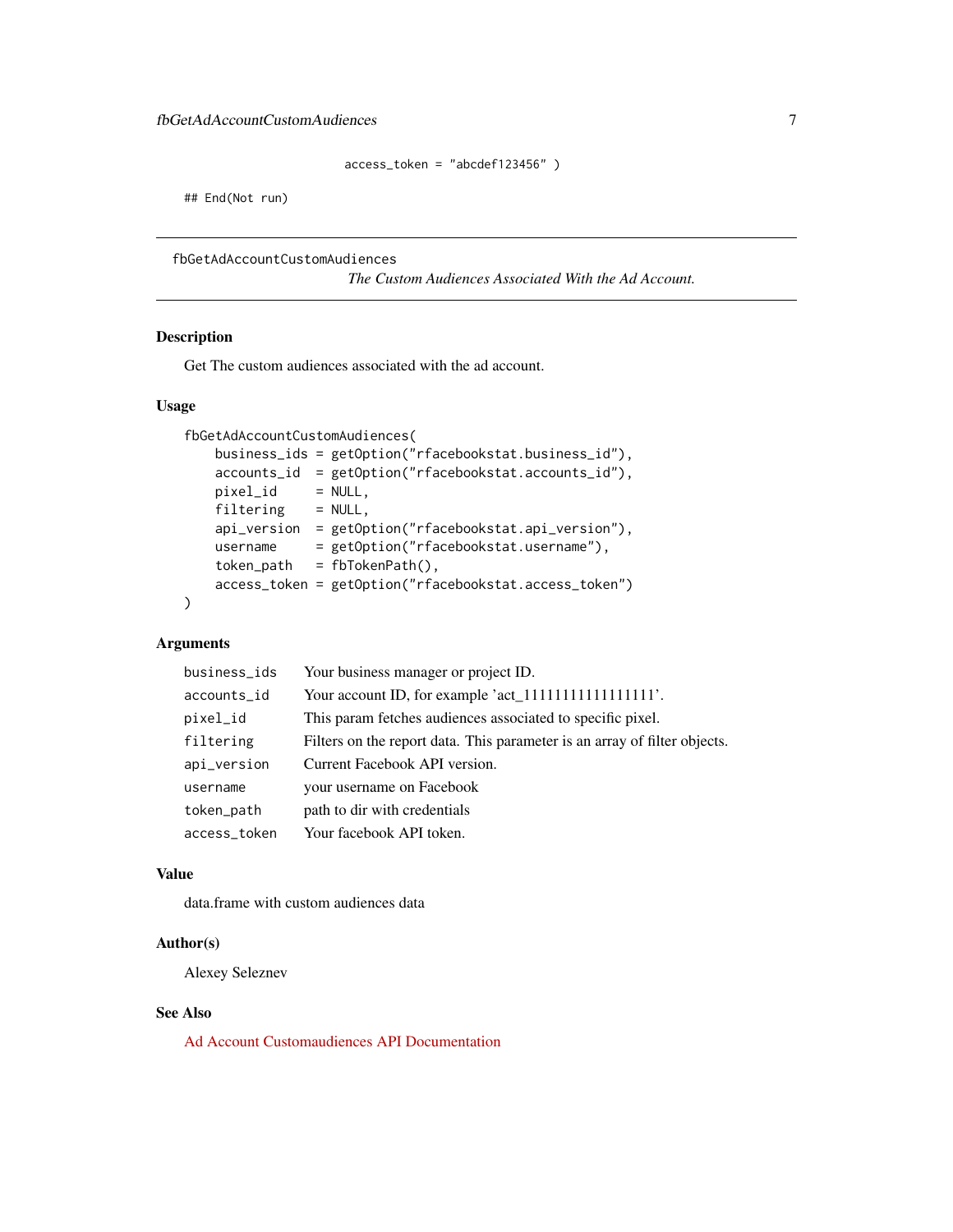<span id="page-7-0"></span>

# Description

fbGetAdAccounts get data frame with avable in your bussines manager ad account list in R.

#### Usage

```
fbGetAdAccounts(source_id = getOption("rfacebookstat.business_id"),
               api_version = getOption("rfacebookstat.api_version"),
               username = getOption("rfacebookstat.username"),
               token\_path = fibTokenPath(),
access_token = getOption("rfacebookstat.access_token"))
```
#### Arguments

| source_id    | Your business manager or project ID. |
|--------------|--------------------------------------|
| access_token | Your facebook API token.             |
| username     | your username on Facebook            |
| token_path   | path to dir with credentials         |
| api_version  | Current Facebook API version.        |

# Value

Data frame with ad account list.

# Author(s)

Alexey Seleznev

#### Examples

```
## Not run:
fbAccounts <- fbGetAdAccounts(source_id = "xxxxxxxxxxxxx",
                              api\_version = "v2.10",access_token = "xxxxxxxx")
```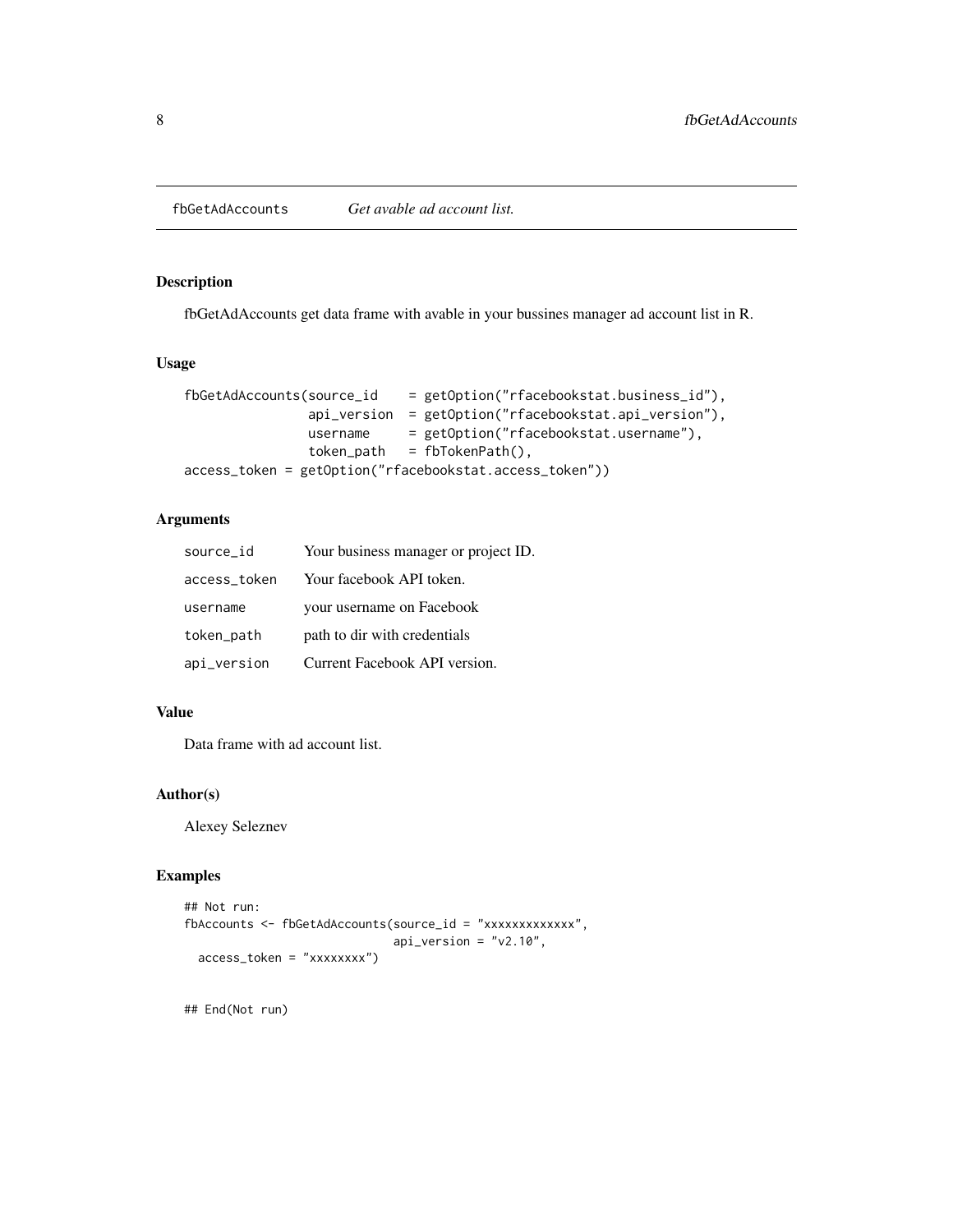<span id="page-8-0"></span>fbGetAdAccountsConversions

*Get list of custom conversion from ad accounts.*

# Description

Custom conversions on Facebook allows you to optimize and track actions without having to add anything to your Facebook pixel base code. They also allow you to optimize for and track actions that are different from the 9 standard events that come with the Facebook pixel.

# Usage

```
fbGetAdAccountsConversions(
  accounts_id = getOption("rfacebookstat.accounts_id"),
  api_version = getOption("rfacebookstat.api_version"),
  username = getOption("rfacebookstat.username"),
  token_path = fbTokenPath(),
  access_token = getOption("rfacebookstat.access_token"))
```
# Arguments

| accounts_id  |                               |
|--------------|-------------------------------|
| access_token | Your facebook API token.      |
| username     | your username on Facebook     |
| token_path   | path to dir with credentials  |
| api_version  | Current Facebook API version. |

# Value

Data frame with custom conversion list.

#### Author(s)

Alexey Seleznev

#### Examples

```
## Not run:
conversions <- fbGetAdAccountsConversions()
```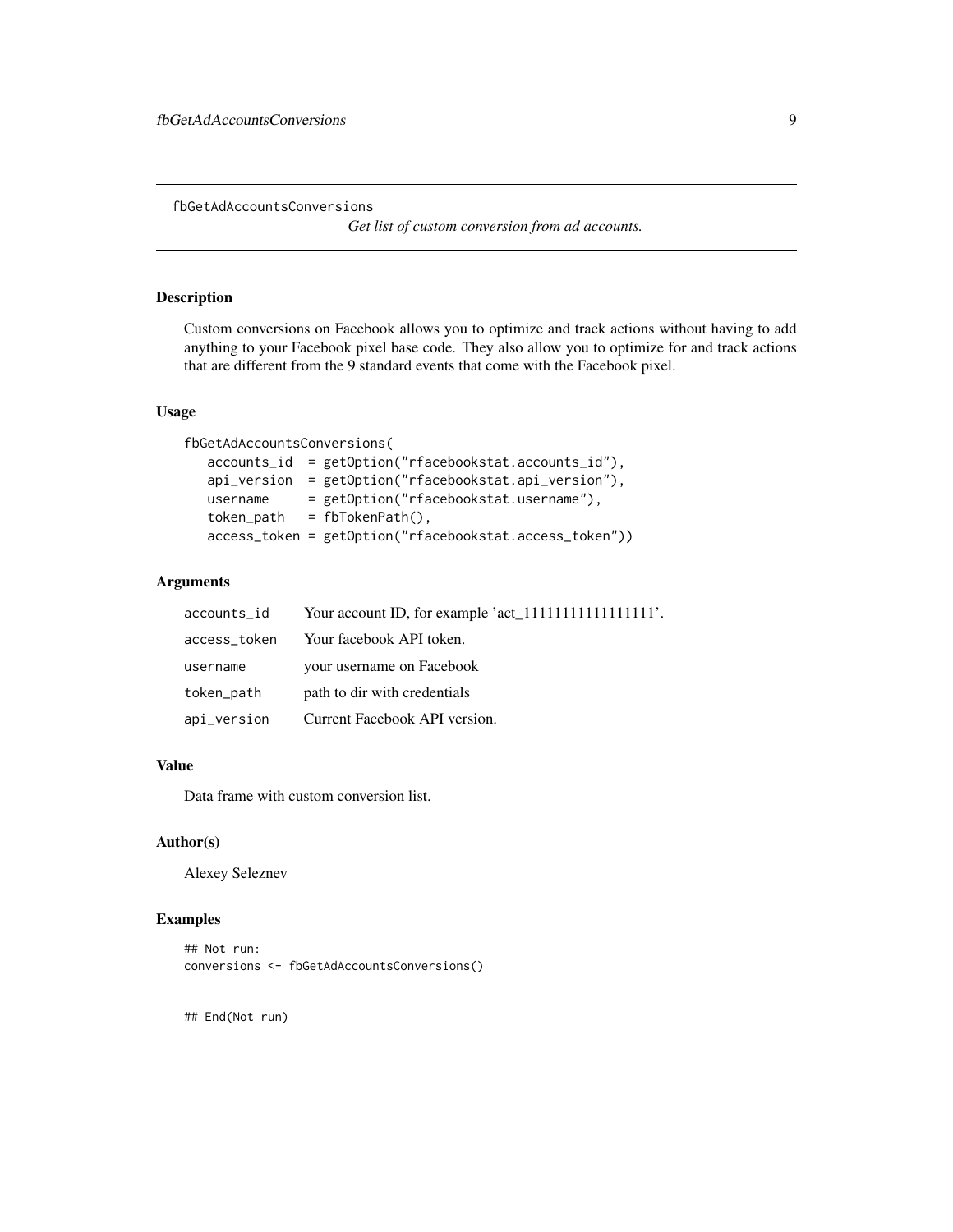<span id="page-9-0"></span>fbGetAdAccountUsers *Get User List From Account*

# Description

fbGetAdAccountUsers get data frame with adaccounts user list in R.

#### Usage

```
fbGetAdAccountUsers(
    accounts_id = getOption("rfacebookstat.accounts_id"),
business_id = getOption("rfacebookstat.business_id"),
    api_version = getOption("rfacebookstat.api_version"),
console_type = "progressbar",
username = getOption("rfacebookstat.username"),
token_path = fbTokenPath(),
access_token = getOption("rfacebookstat.access_token"))
```
## Arguments

| accounts_id  | vector with ID of your ad account, for example c("act_00001","act_00002"). |
|--------------|----------------------------------------------------------------------------|
| business_id  | ID by your Business Manager                                                |
| access_token | Your facebook API token.                                                   |
| console_type | Console output type, "progressbar" or "message"                            |
| username     | your username on Facebook                                                  |
| token_path   | path to dir with credentials                                               |
| api_version  | Current Facebook API version.                                              |

#### Value

Data frame with ad account list.

# Author(s)

Alexey Seleznev

#### Examples

```
## Not run:
accountUsers <- fbGetAdAccountUsers(accounts_id = c("act_00001","act_00002"),
                                    bussiness_id = 1111111,
                                    access_token = "xxxxxxxxxxxxxxxxxxxxxxxxxxxxx")
```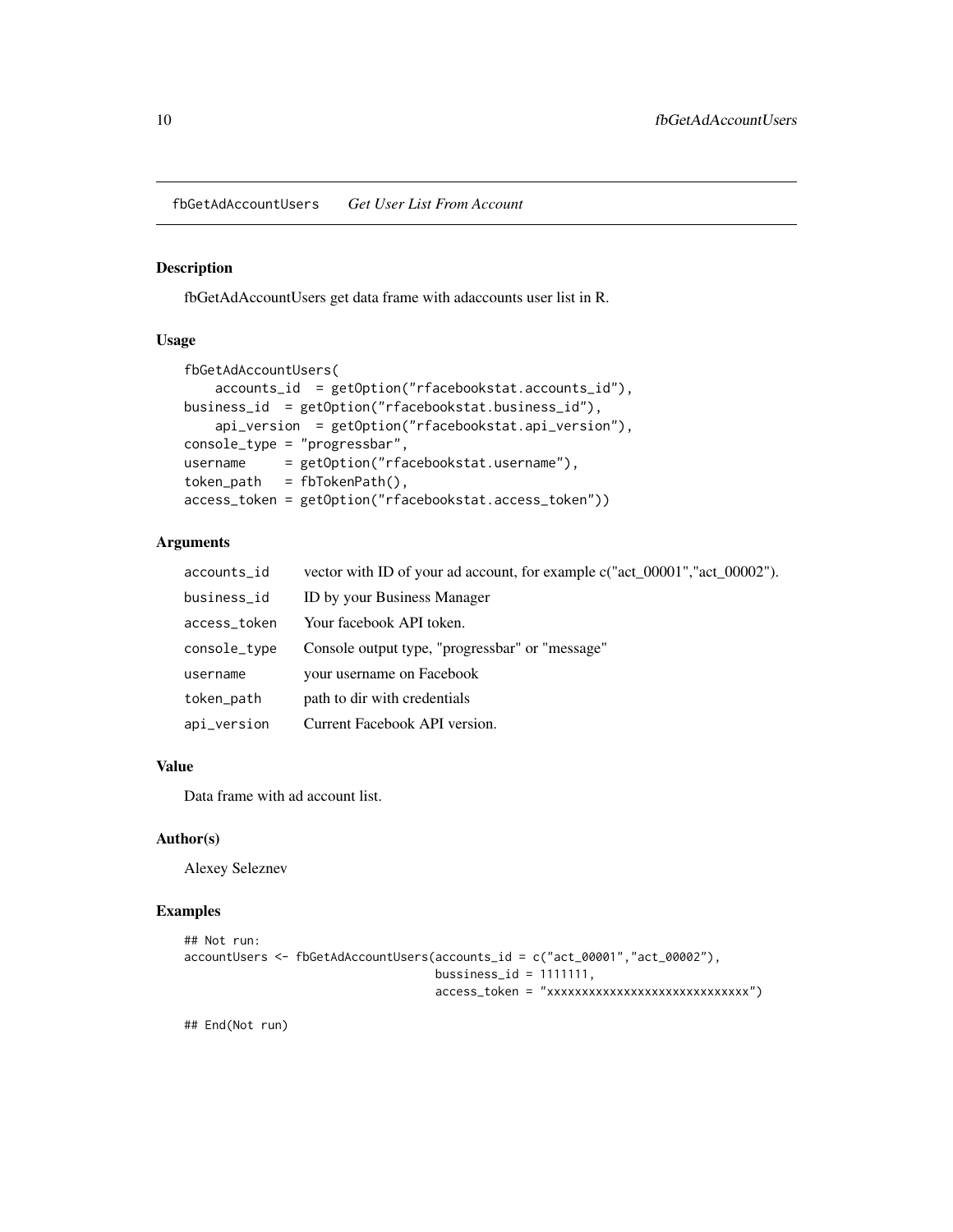<span id="page-10-0"></span>fbGetAdAccountUsersPermissions

*Get ad account user list with him permissions.*

# Description

fbGetAdAccountUsersPermissions get ad account user list with him permissions. in R.

# Usage

```
fbGetAdAccountUsersPermissions(
    accounts_id = getOption("rfacebookstat.accounts_id"),
api_version = getOption("rfacebookstat.api_version"),
console_type = "progressbar",
username = getOption("rfacebookstat.username"),
token\_path = fibTokenPath(),
access_token = getOption("rfacebookstat.access_token"))
```
# Arguments

| accounts_id  | vector with ID of your ad account, for example $c("act_00001", "act_00002").$ |
|--------------|-------------------------------------------------------------------------------|
| access_token | Your facebook API token.                                                      |
| console_type | Console output type.                                                          |
| username     | your username on Facebook                                                     |
| token_path   | path to dir with credentials                                                  |
| api_version  | Current Facebook API version.                                                 |

# Value

Data frame with ad account user permissions list.

#### Author(s)

Alexey Seleznev

# Examples

```
## Not run:
UP <- fbGetAdAccountUsersPermissions(accounts_id = c("act_00001","act_00002"),
                                     api_version = "v2.10",
          access_token = "xxxxxx")
```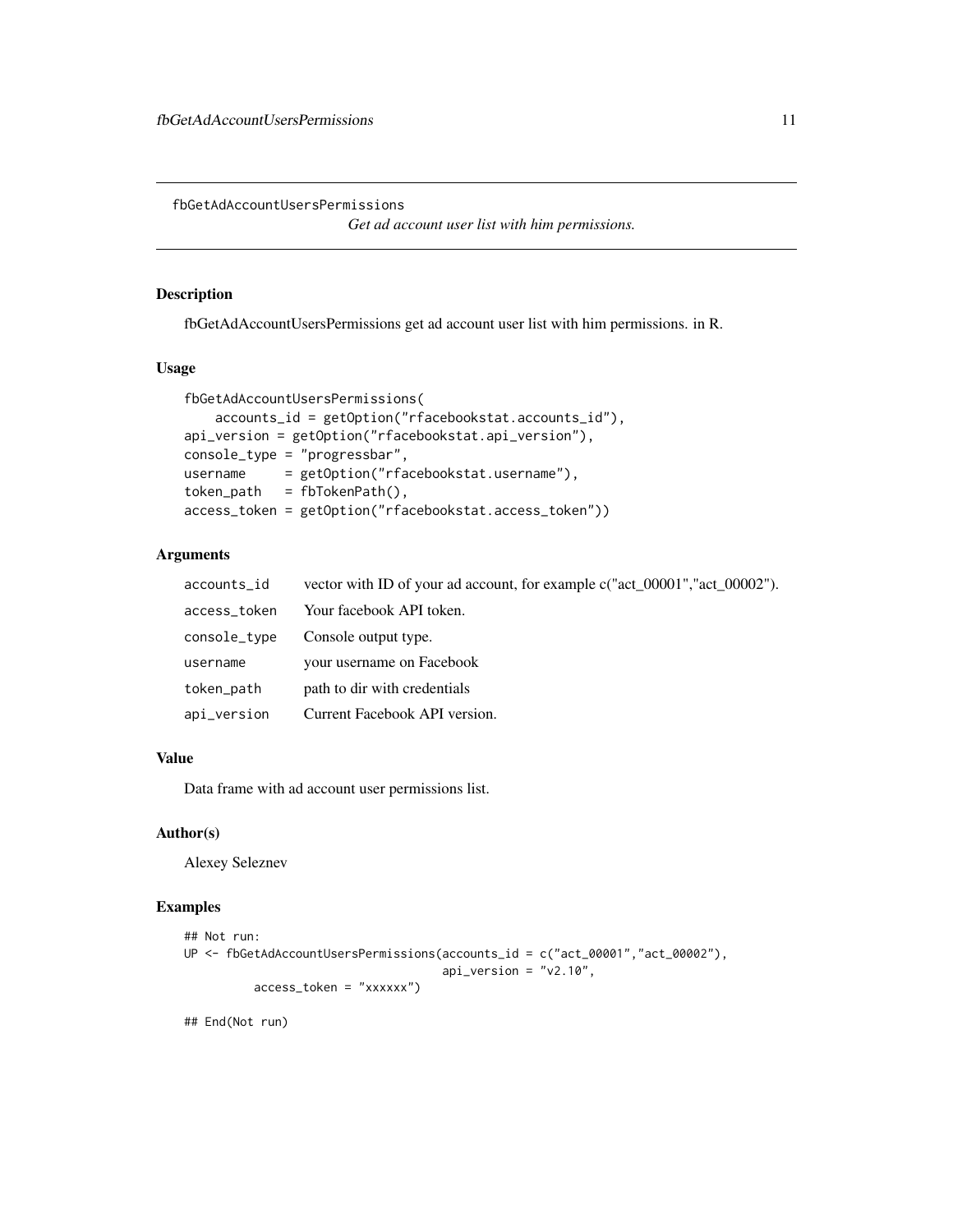<span id="page-11-0"></span>

# Description

Get ads creatives list with parameters from facebook marketing API. Format which provides layout and contains content for the ad.

# Usage

```
fbGetAdCreative(
       accounts_id = getOption("rfacebookstat.accounts_id"),
       filtering = NULL,
       api_version = getOption("rfacebookstat.api_version"),
username = getOption("rfacebookstat.username"),
     token_path = fbTokenPath(),
access_token = getOption("rfacebookstat.access_token"),
limit = 50)
```
#### Arguments

| accounts_id  | Your account ID, for example 'act_1111111111111111111111. |
|--------------|-----------------------------------------------------------|
| filtering    | filter creatives                                          |
| api_version  | Current Facebook API version.                             |
| username     | your username on Facebook                                 |
| token_path   | path to dir with credentials                              |
| access_token | Your facebook API token.                                  |
| limit        | Number of rows per API call                               |

#### Value

Data frame with ads list.

| 1. id         | The ID of this creative.                                                                                                                                                 |
|---------------|--------------------------------------------------------------------------------------------------------------------------------------------------------------------------|
| 2. name       | The name of the creative in the creative library.                                                                                                                        |
| 3. status     | The status of this creative.                                                                                                                                             |
| 4. url_tags   | A set of query string parameters which will replace or be appended to urls<br>clicked from page post ads, message of the post, and canvas app install creatives<br>only. |
| 5. account_id | The ID of the ad account that this ad belongs to.                                                                                                                        |
| 5. page_id    | ID of a Facebook page. An unpublished page post will be created on this page.<br>User must have Admin or Editor role for this page.                                      |
| 5. link       | Link url.                                                                                                                                                                |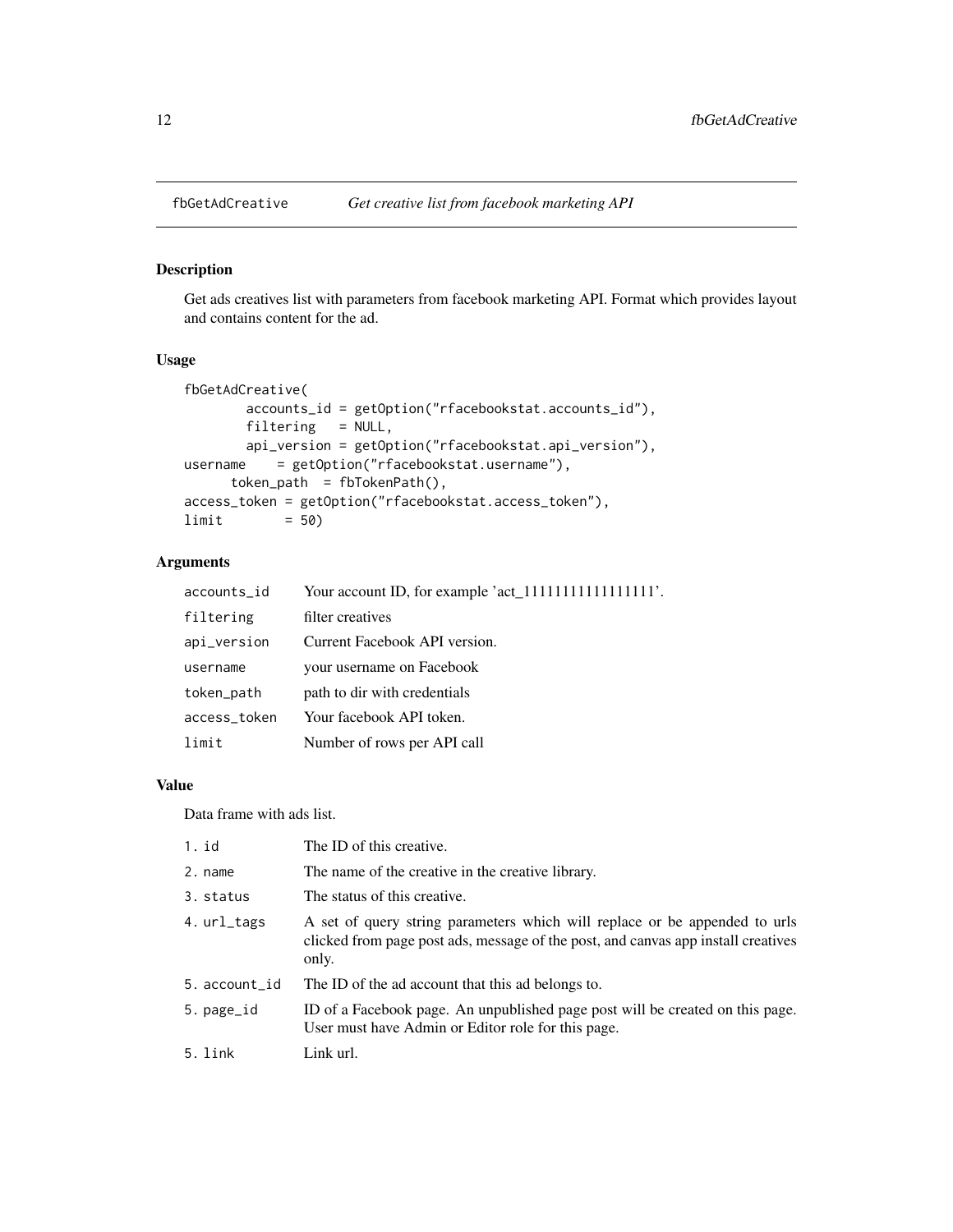#### <span id="page-12-0"></span> $fbcetAds$  13

| 6. message               | The main body of the post.                                           |  |
|--------------------------|----------------------------------------------------------------------|--|
| 7. caption Link caption. |                                                                      |  |
| 8. attachment_style      |                                                                      |  |
|                          | The style of the attachment                                          |  |
|                          | 9. description Link description.                                     |  |
|                          | 10. image_hash Hash of an image in your image library with Facebook. |  |

#### Author(s)

Alexey Seleznev

#### Examples

```
## Not run:
library(rfacebookstat)
fb_token <- fbGetToken(app_id = 0000000)
ads_creative <- fbGetAdCreative(accounts_id = "act_1111111111111111111",
                                api_version = 'v3.0',
                                access_token = fb_token)
```
## End(Not run)

fbGetAds *Get ads list from facebook marketing API*

#### Description

Get ads list with parameters from facebook marketing API. Contains information to display an ad and associate it an ad set. Each ad is associated with an ad set and all ads in a set have the same daily or lifetime budget, schedule, and targeting. Creating multiple ads in an ad set helps optimize their delivery based on variations in images, links, video, text or placements.

#### Usage

```
fbGetAds(accounts_id = getOption("rfacebookstat.accounts_id"),
        api_version = getOption("rfacebookstat.api_version"),
username = getOption("rfacebookstat.username"),
    token\_path = fibTokenPath(),
        access_token = getOption("rfacebookstat.access_token"))
```
# Arguments

| accounts_id  |                               |
|--------------|-------------------------------|
| api_version  | Current Facebook API version. |
| username     | your username on Facebook     |
| token_path   | path to dir with credentials  |
| access_token | Your facebook API token.      |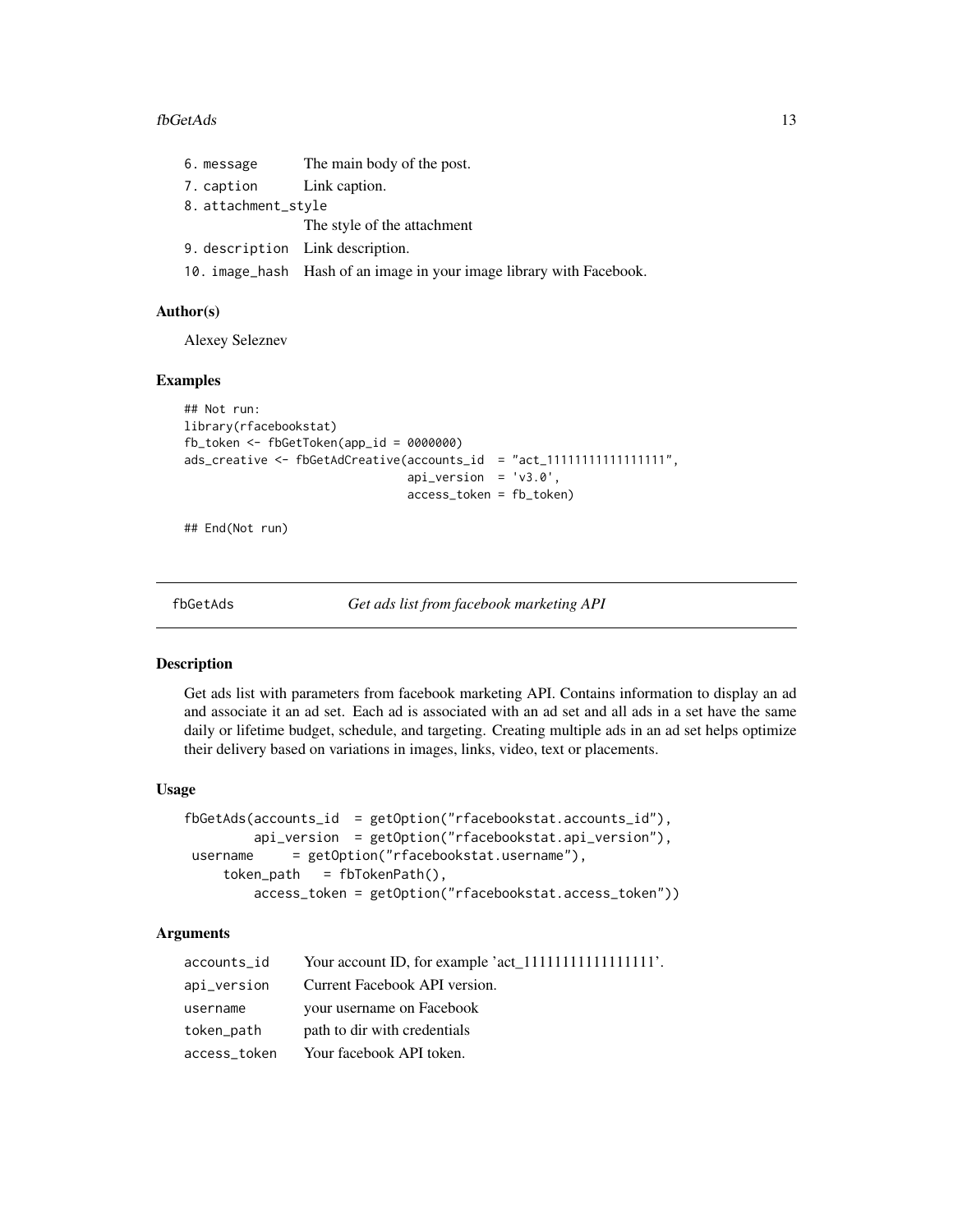# Value

Data frame with ads list.

- 1. id The ID of this ad.
- 2. name Name of the ad.
- 3. creative\_id The ID or creative spec of the ad creative to be used by this ad.
- 4. adset\_id The ID of the ad set, required on creation.
- 5. campaign\_id ID of the ad campaign that contains this ad.
- 6. account\_id The ID of the ad account that this ad belongs to.
- 7. bid\_amount Bid amount for this ad which will be used in auction instead of the ad set bid\_amount, if specified. Any updates to the ad set bid\_amount will overwrite this value with the new ad set value.
- 8. bid\_type Bid type, one of CPC, CPM, MULTI\_PREMIUM, ABSOLUTE\_OCPM, CPA
- 9. configured\_status

The configured status of the ad.

10. effective\_status

The effective status of the ad. The status could be effective either because of its own status, or the status of its parent units.

#### Author(s)

Alexey Seleznev

#### Examples

```
## Not run:
library(rfacebookstat)
fb_token <- fbGetToken(app_id = 0000000)
ads \le fbGetAds(accounts_id = "act_111111111111111111",
                api\_version = 'v3.0',access_token = fb_token)
```
## End(Not run)

fbGetAdSets *Get creative list from facebook marketing API*

#### Description

Get ads creatives list with parameters from facebook marketing API. An ad set is a group of ads that share the same daily or lifetime budget, schedule, bid type, bid info, and targeting data. Ad sets enable you to group ads according to your criteria, and you can retrieve the ad-related statistics that apply to a set.

<span id="page-13-0"></span>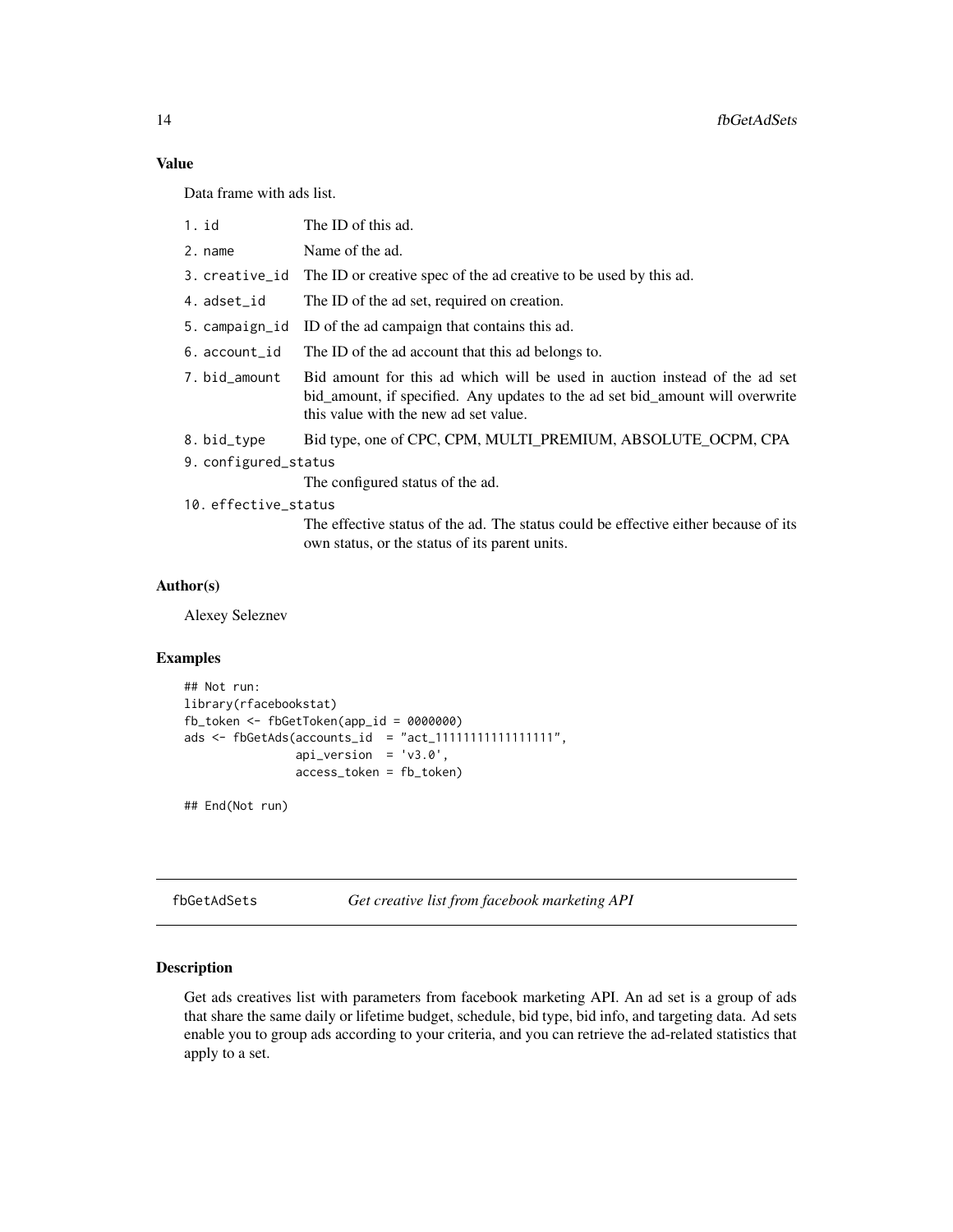#### fbGetAdSets 15

#### Usage

```
fbGetAdSets(accounts_id = getOption("rfacebookstat.accounts_id"),
api_version = getOption("rfacebookstat.api_version"),
username = getOption("rfacebookstat.username"),
token_path = fbTokenPath(),
access_token = getOption("rfacebookstat.access_token"))
```
# Arguments

| accounts_id  |                               |
|--------------|-------------------------------|
| api_version  | Current Facebook API version. |
| username     | your username on Facebook     |
| token_path   | path to dir with credentials  |
| access_token | Your facebook API token.      |
|              |                               |

#### Value

Data frame with ads list.

- 1. id Ad set ID.
- 2. name Name of ad set.
- 3. account\_id Ad Account ID.
- 4. budget\_remaining

Remaining budget.

#### 5. configured\_status

The status set at the ad set level. It can be different from the effective status due to its parent campaign. Prefer using 'status' instead of this, one of ACTIVE, PAUSED, DELETED, ARCHIVED.

#### 6. effective\_status

The effective status of the ad set, which can be either its own status or caused by its parent campaign, one of ACTIVE, PAUSED, DELETED, PENDING\_REVIEW, DISAPPROVED, PREAPPROVED, PENDING\_BILLING\_INFO, CAMPAIGN\_PAUSED, ARCHIVED, ADSET\_PAUSED.

7. status The status set at the ad set level. It can be different from the effective status due to its parent campaign. The field returns the same value as 'configured\_status', and is the suggested one to use (ACTIVE, PAUSED, DELETED, ARCHIVED).

#### 8. created\_time

Created time.

9. bid\_strategy

Choose bid strategy for this ad set to suit your specific business goals. Each strategy has tradeoffs and may be available for certain optimization\_goals: LOW-EST\_COST\_WITHOUT\_CAP: Designed to get the most results for your budget based on your ad set optimization\_goal without limiting your bid amount. This is the best strategy if you care most about cost efficiency. However with this strategy it may be harder to get stable average costs as you spend. This strategy is also known as automatic bidding. Learn more in Ads Help Center, About bid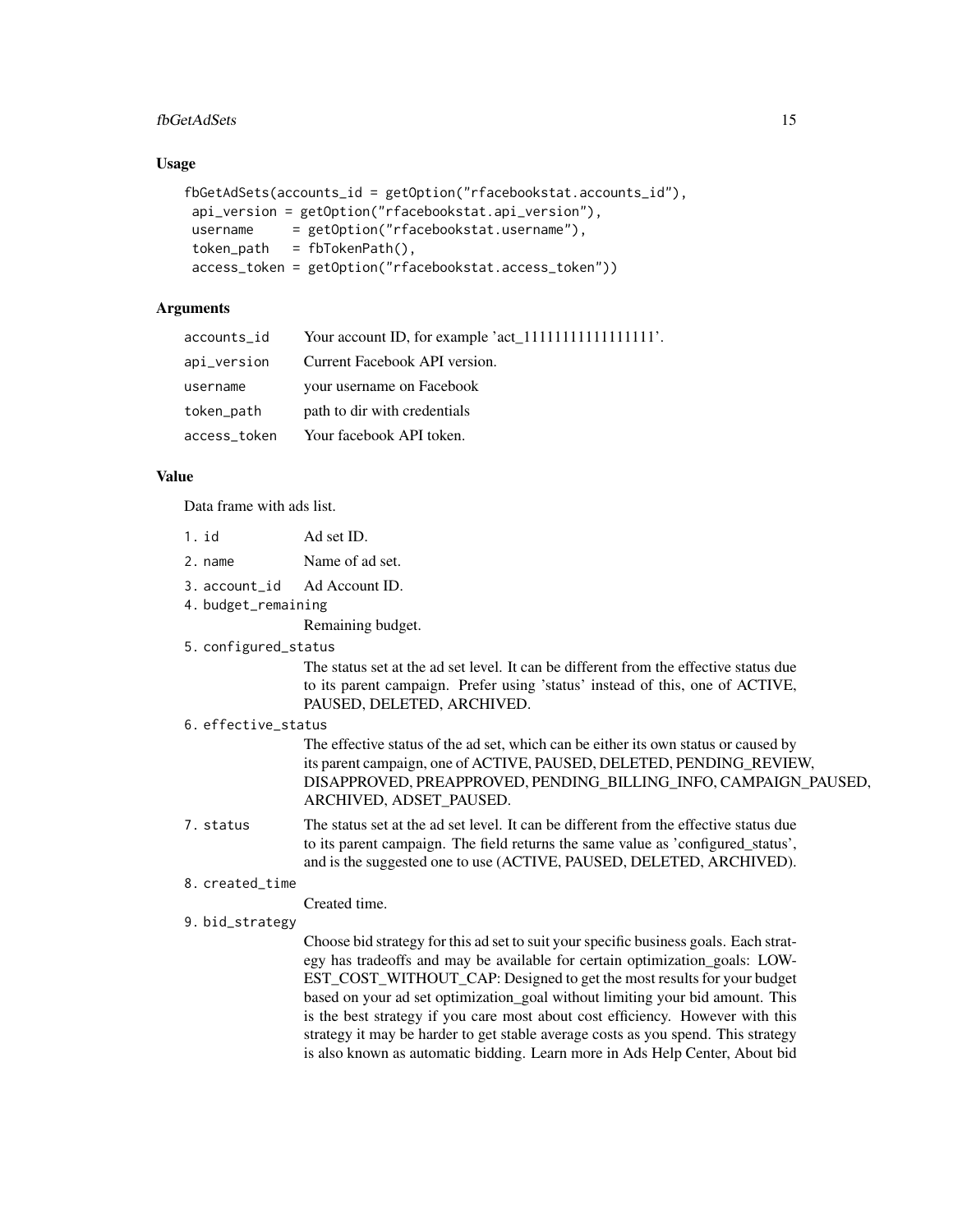<span id="page-15-0"></span>strategies: Lowest cost. LOWEST\_COST\_WITH\_BID\_CAP: Designed to get the most results for your budget based on your ad set optimization\_goal while limiting actual bid to your specified amount. With a bid cap you have more control over your cost per actual optimization event. However if you set a limit which is too low you may get less ads delivery. If you select this, you must provide a bid cap with the bid\_amount field. Note: during creation this bid strategy is set if you provide bid\_amount only. This strategy is also known as manual maximum-cost bidding. Learn more in Ads Help Center, About bid strategies: Lowest cost. TARGET\_COST: Maintains a stable average cost based on your optimization\_goal as you raise your ad set budget. Select this strategy if you care most about maintaining stable average costs for your ads. However, note that this strategy may be less cost-efficient than the lowest cost strategy. If you select this, you must provide a target cost with the bid\_amount field. Target cost bid strategy is also known as manual average-cost bidding. Learn more in Ads Help Center, About bid strategies: Target cost. Note: If you enable campaign budget optimization, you should set bid\_strategy at the parent campaign level.

10. pacing\_type

Defines the pacing type, standard by default or using ad scheduling

#### Author(s)

Alexey Seleznev

#### Examples

```
## Not run:
library(rfacebookstat)
fb_token <- fbGetToken(app_id = 0000000)
adsets <- fbGetAdSets(accounts_id = "act_11111111111111111",
                      api_version = 'v3.0',
                      access_token = fb_token)
```
## End(Not run)

fbGetAdVideos *Get videos list from ad accounts*

# **Description**

Load all videos from faceboob ad accounts.

#### Usage

```
fbGetAdVideos(accounts_id = getOption("rfacebookstat.accounts_id"),
              api_version = getOption("rfacebookstat.api_version"),
     username = getOption("rfacebookstat.username"),
          token<sub>path</sub> = fbTokenPath(),
              access_token = getOption("rfacebookstat.access_token"))
```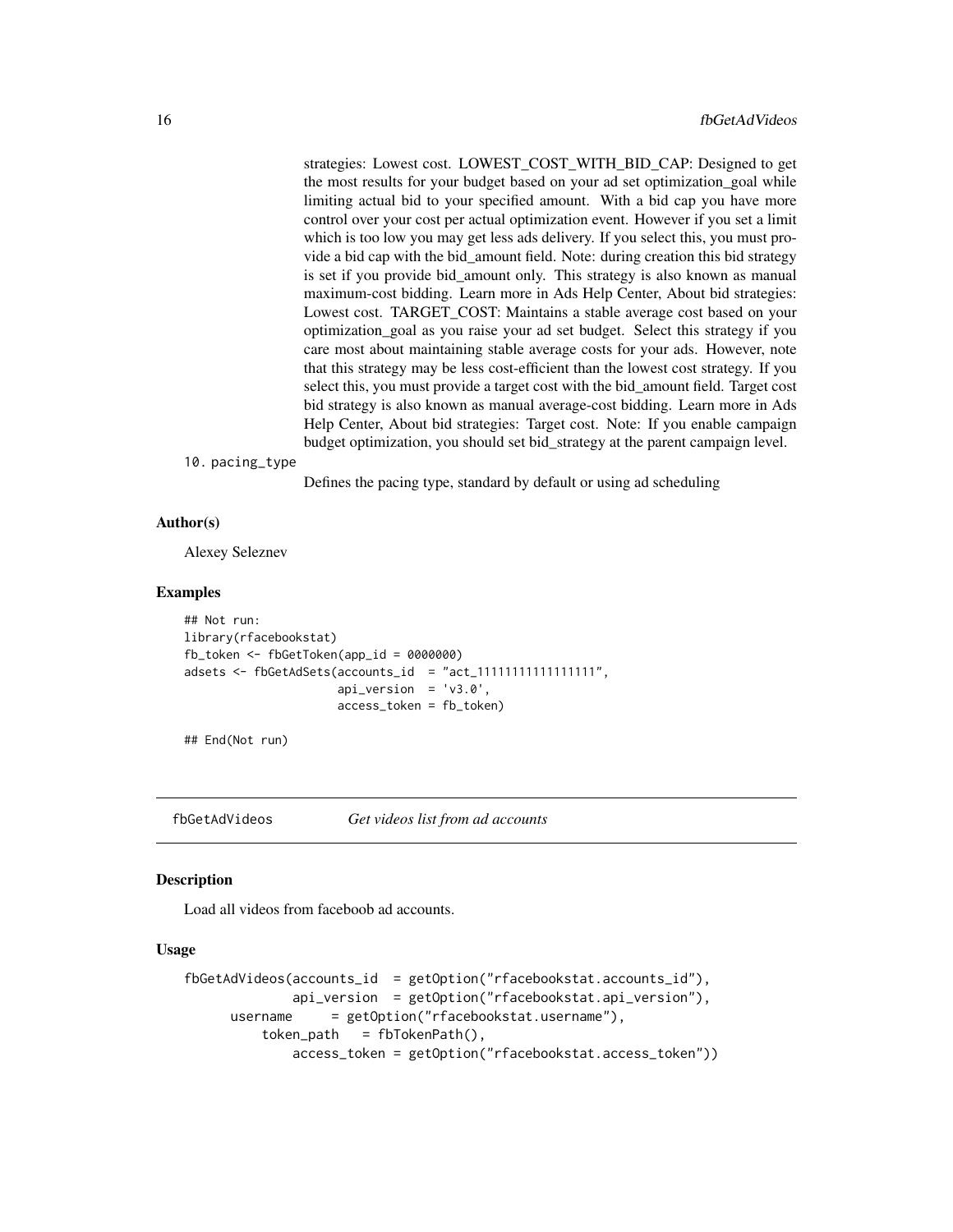# <span id="page-16-0"></span>fbGetApps 17

# Arguments

| accounts_id  |                               |
|--------------|-------------------------------|
| api_version  | Current Facebook API version. |
| username     | Your username on Facebook     |
| token_path   | Path to dir with credentials  |
| access_token | Your facebook API token.      |

# Value

Data frame with video parameters list.

# Author(s)

Alexey Seleznev

# Examples

## Not run: ads <- fbGetAdVideos()

## End(Not run)

fbGetApps *Get all the apps under a project*

# Description

Get data frame with list apps under a project.

# Usage

```
fbGetApps(accounts_id = getOption("rfacebookstat.accounts_id"),
        api_version = getOption("rfacebookstat.api_version"),
        username = getOption("rfacebookstat.username"),
        token_path = fbTokenPath(),
        access_token = getOption("rfacebookstat.access_token"))
```
# Arguments

| accounts id  | Facebook Ad Account ID.       |
|--------------|-------------------------------|
| api_version  | Current Facebook API version. |
| username     | your username on Facebook     |
| token_path   | path to dir with credentials  |
| access_token | Your facebook API token.      |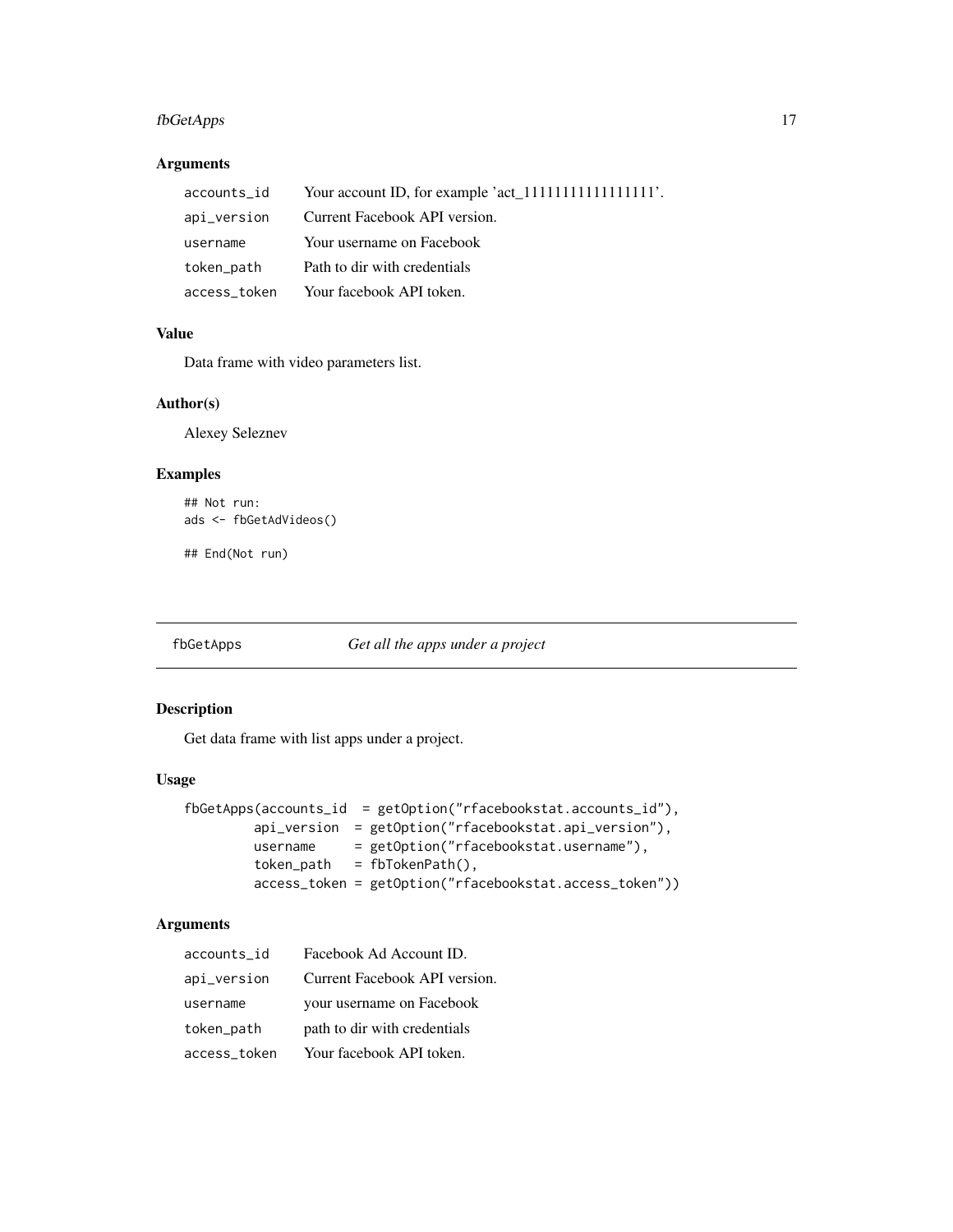# Value

Data frame with apps list.

# Author(s)

Alexey Seleznev

# Examples

```
## Not run:
accounts <- fbGetAccounts()
fbApps <- fbGetApps(accounts$id)
```
## End(Not run)

fbGetBusinessManagers *Get avable business Managers.*

# Description

fbGetBusinessManagers get data frame with avable bussines managers list in R.

### Usage

```
fbGetBusinessManagers(api_version = getOption("rfacebookstat.api_version"),
                     username = getOption("rfacebookstat.username"),
                     token\_path = fibTokenPath(),
                     access_token = getOption("rfacebookstat.access_token"))
```
# Arguments

| access token | Your facebook API token.      |
|--------------|-------------------------------|
| username     | your username on Facebook     |
| token_path   | path to dir with credentials  |
| api_version  | Current Facebook API version. |

### Value

Data frame with ad account list.

#### Author(s)

<span id="page-17-0"></span>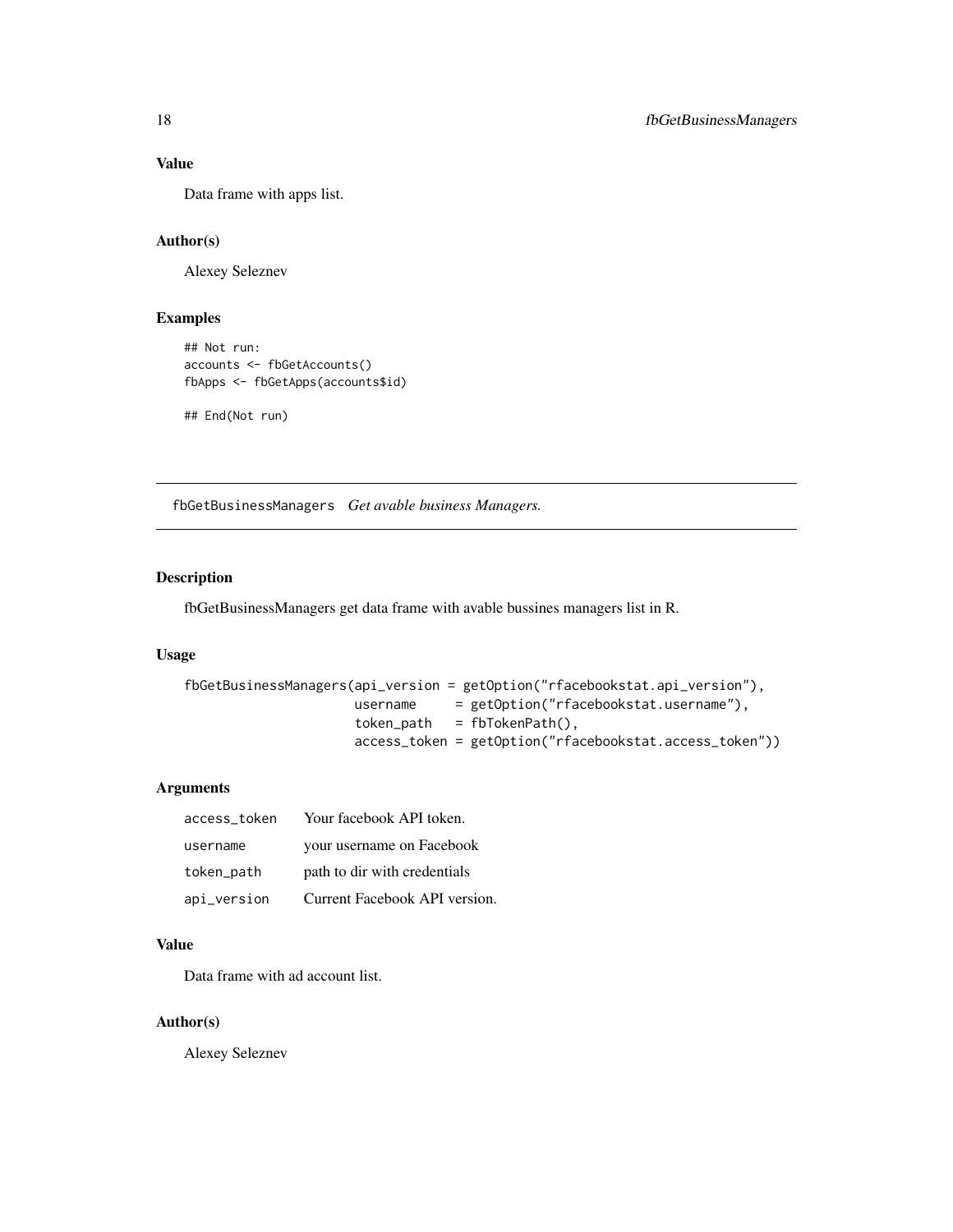# <span id="page-18-0"></span>Examples

```
## Not run:
BM <- fbGetBusinessManagers(api_version = "v2.10", access_token = "xxxxxxxxxxxxxxxxxxxxxxxxxxxxx")
```
## End(Not run)

fbGetBusinessManagersUsers

*Get a list of business manager users*

# Description

Loading user list from business managers.

# Usage

```
fbGetBusinessManagersUsers(
  business_ids = getOption("rfacebookstat.business_id"),
  user_types = c('business_users',
                   'system_users',
                   'pending_users'),
  api_version = getOption("rfacebookstat.api_version"),
  username = getOption("rfacebookstat.username"),
  token_path = fbTokenPath(),
  access_token = getOption("rfacebookstat.access_token"))
```
# Arguments

| business_ids | IDs by your Business Manager                             |
|--------------|----------------------------------------------------------|
| user_types   | user types: business_users, system_users, pending_users. |
| username     | your username on Facebook                                |
| token_path   | path to dir with credentials                             |
| access_token | Your facebook API token.                                 |
| api_version  | Current Facebook API version.                            |

#### Value

Data frame with bussiness managers user list.

#### Author(s)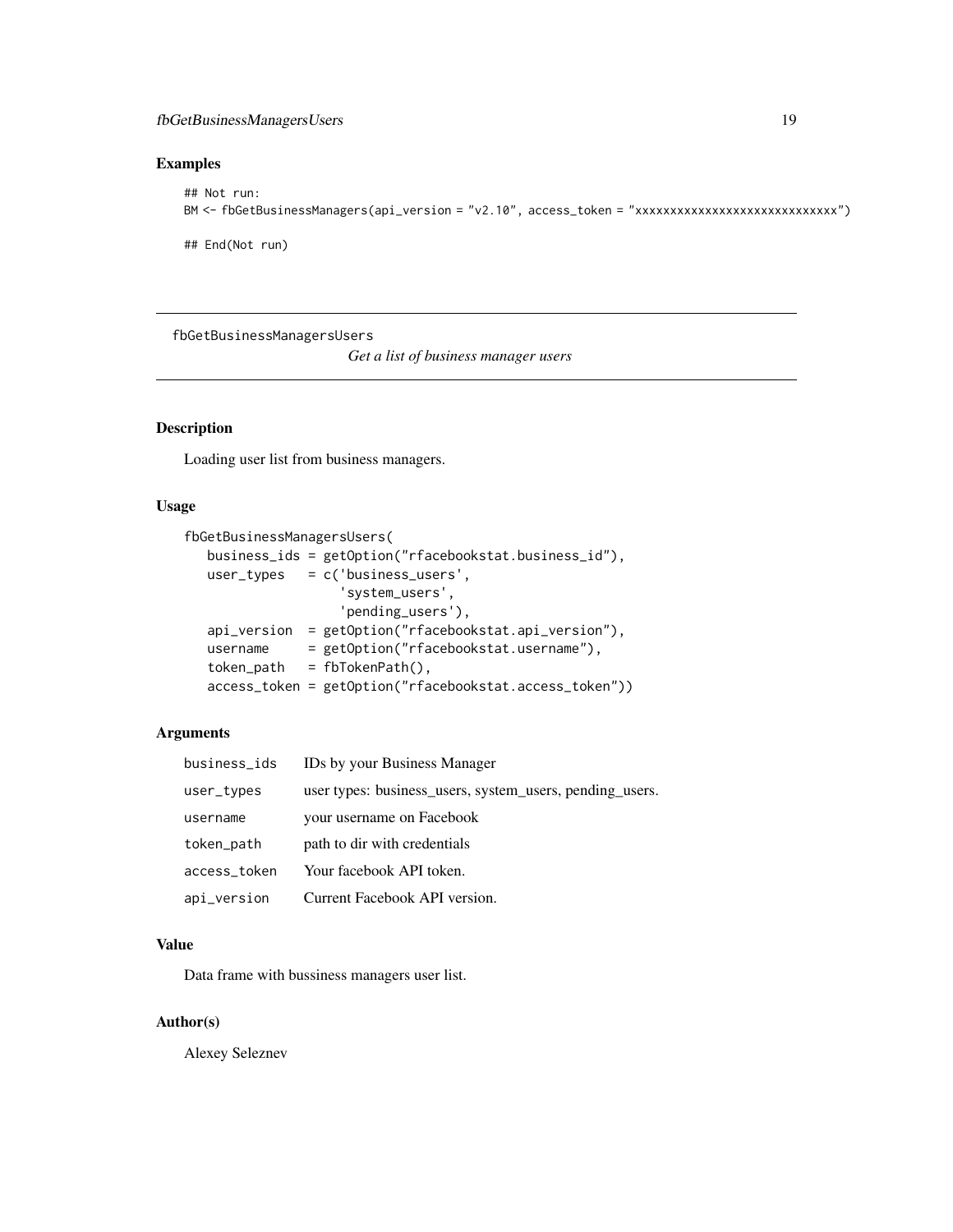# Examples

```
## Not run:
options(rfacebookstat.business_id = 000000000000)
bm_users <- fbGetBusinessManagersUsers()
## End(Not run)
```
fbGetBusinessUserAdAccounts

*Get a list of accounts for a business manager user*

# Description

Loading account list for business manager user.

## Usage

```
fbGetBusinessUserAdAccounts(
     business_users_id = NULL,
    business_id = getOption("rfacebookstat.business_id"),
     api_version = getOption("rfacebookstat.api_version"),
username = getOption("rfacebookstat.username"),<br>token_path = fbTokenPath(),
                      = fbTokenPath(),
     access_token = getOption("rfacebookstat.access_token"))
```
#### Arguments

business\_users\_id ID by business manager user. business\_id ID by your Business Manager username your username on Facebook token\_path path to dir with credentials access\_token Your facebook API token. api\_version Current Facebook API version.

# Value

Data frame with ad account list.

## Author(s)

<span id="page-19-0"></span>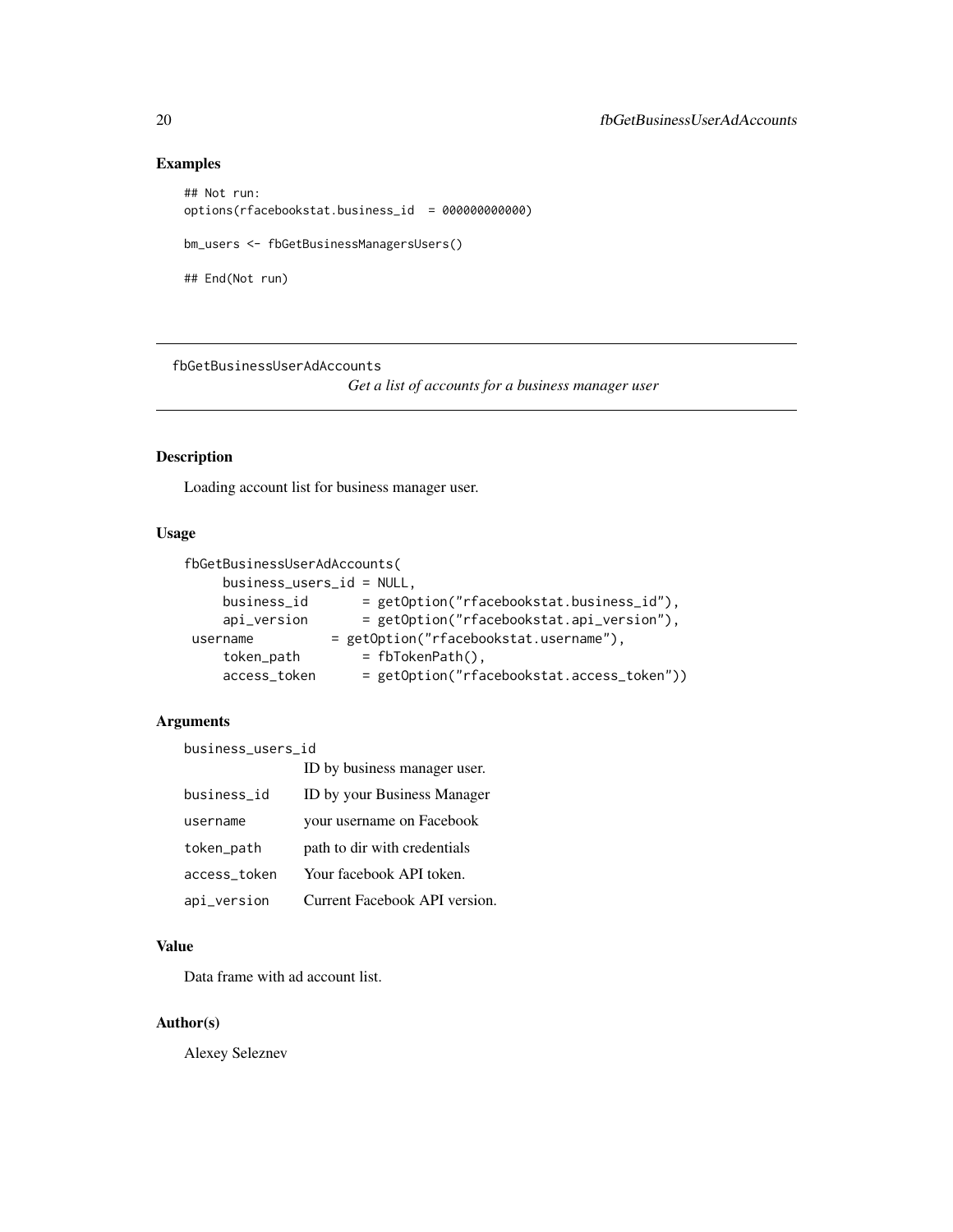# <span id="page-20-0"></span>fbGetCampaigns 21

# Examples

```
## Not run:
options(rfacebookstat.business_id = 000000000000,
       rfacebookstat.access_token = "abcde12345....")
my_accs <- fbGetBusinessUserAdAccounts(
                    business_users_id = 777423445991332
)
## End(Not run)
```
fbGetCampaigns *Get campaign list from facebook marketing API*

# Description

Get campaign list with parameters from facebook marketing API.

# Usage

```
fbGetCampaigns(accounts_id = getOption("rfacebookstat.accounts_id"),
               api_version = getOption("rfacebookstat.api_version"),
  username = getOption("rfacebookstat.username"),
               token<sub>path</sub> = fbTokenPath(),
  access_token = getOption("rfacebookstat.access_token"))
```
#### Arguments

| accounts_id  |                               |
|--------------|-------------------------------|
| api_version  | Current Facebook API version. |
| username     | your username on Facebook     |
| token_path   | path to dir with credentials  |
| access_token | Your facebook API token.      |

#### Value

Data frame with campaign list.

#### Author(s)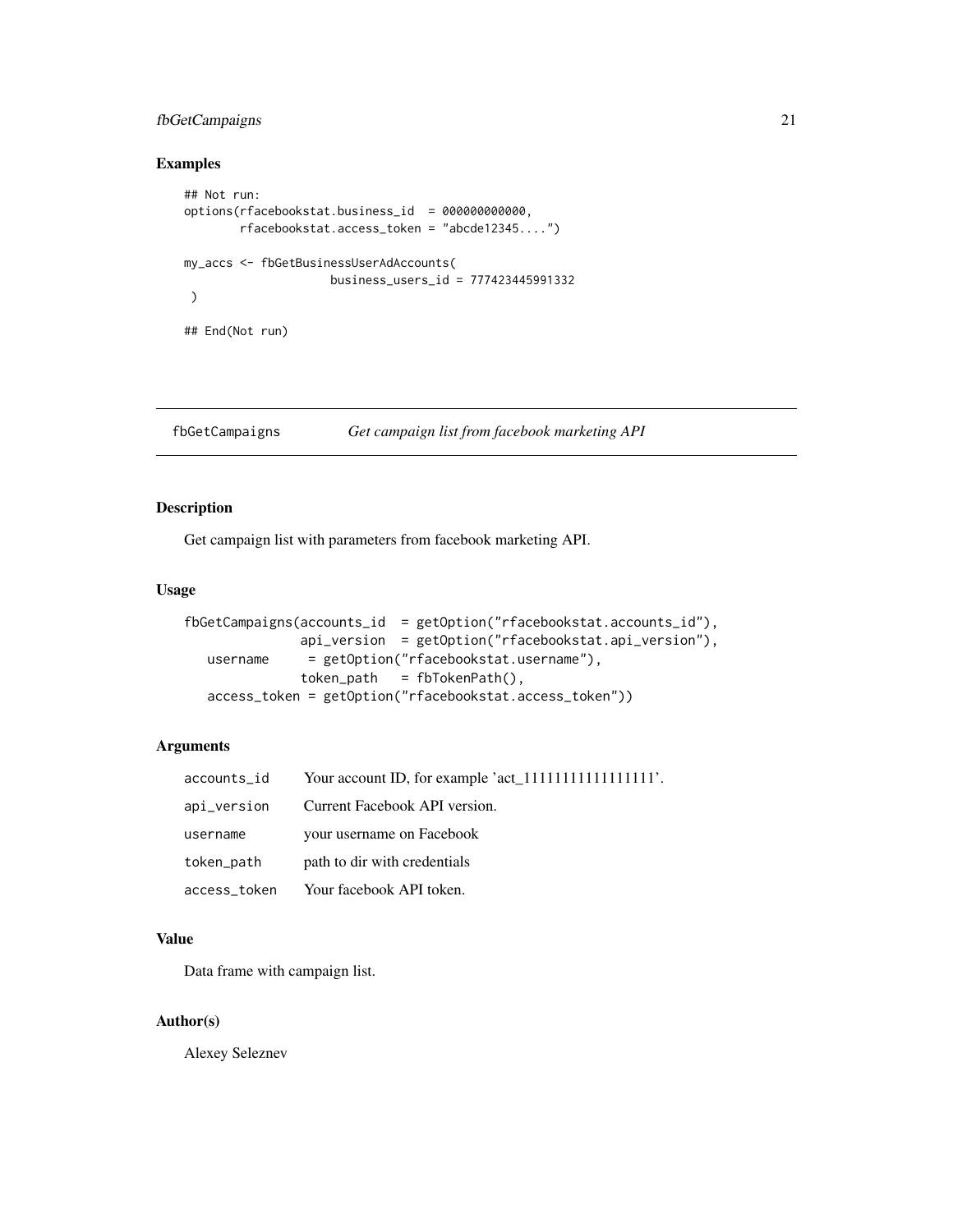# Examples

```
## Not run:
library(rfacebookstat)
fb_token <- fbGetToken(app_id = 0000000)
camp <- fbGetCampaigns(accounts_id = "act_11111111111111111",
                      api\_version = 'v3.0',access_token = fb_token)
```
## End(Not run)

fbGetCatalogs *Get catalogs*

#### Description

Load catalogs from business maneger.

#### Usage

```
fbGetCatalogs(business_id = getOption("rfacebookstat.business_id") ,
             api_version = getOption("rfacebookstat.api_version"),
 username = getOption("rfacebookstat.username"),
             token\_path = fbTokenPath(),
             access_token = getOption("rfacebookstat.access_token"))
```
# Arguments

| business_id  | ID by your Business Manager   |
|--------------|-------------------------------|
| api_version  | Current Facebook API version. |
| username     | your username on Facebook     |
| token_path   | path to dir with credentials  |
| access token | Your API facebook token       |

# Value

Data frame with project list

#### Author(s)

Alexey Seleznev

#### Examples

```
## Not run:
bc <- fbGetCatalogs(business_id = 1111111111,
                    access_token = "xxxxxxxx")
```
<span id="page-21-0"></span>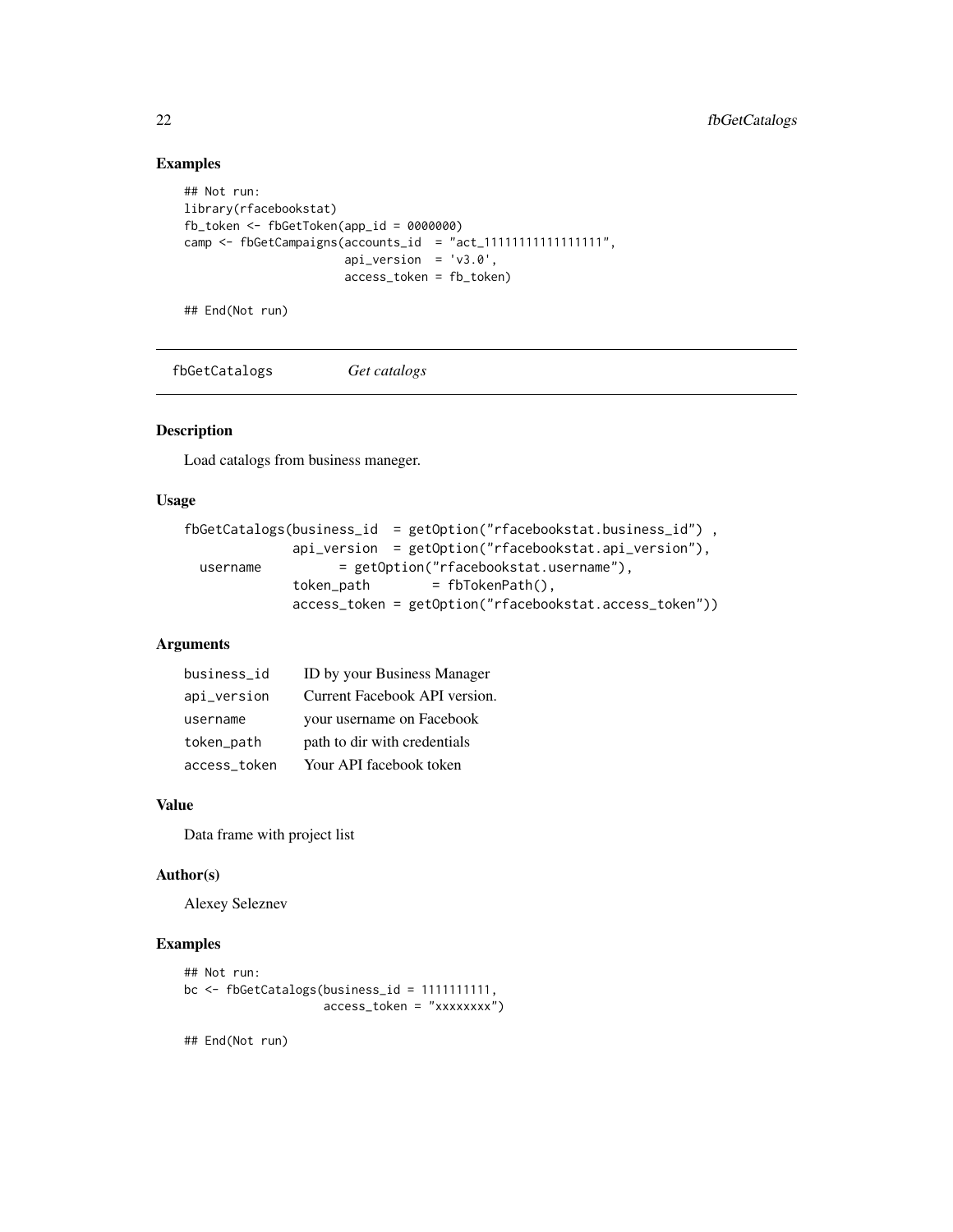<span id="page-22-0"></span>

# Description

Get cost data for loading it into Google Analytics

# Usage

```
fbGetCostData(
    accounts_id = getOption("rfacebookstat.accounts_id"),
    date\_start = Sys.Date() - 30,
    date_stop = Sys.Date(),
    utm_source = "facebook",
    utm\_medium = "cpc",
                     = getOption("rfacebookstat.username"),
   = getOption("rfa<br>token_path = fbTokenPath(),<br>access_token = getOntier(")
                      = getOption("rfacebookstat.access_token"))
```
# Arguments

| accounts_id  | ID of your ad account.                |
|--------------|---------------------------------------|
| date_start   | Start reporting date.                 |
| date_stop    | End reporting day                     |
| utm_source   | UTM source name for Google Analytics. |
| utm_medium   | UTM medium name for Google Analytics. |
| username     | your username on Facebook             |
| token_path   | path to dir with credentials          |
| access_token | Your facebook API token               |

#### Details

Before loading data create data source at Google Analytics.

# Value

Data frame with statistic.

#### Author(s)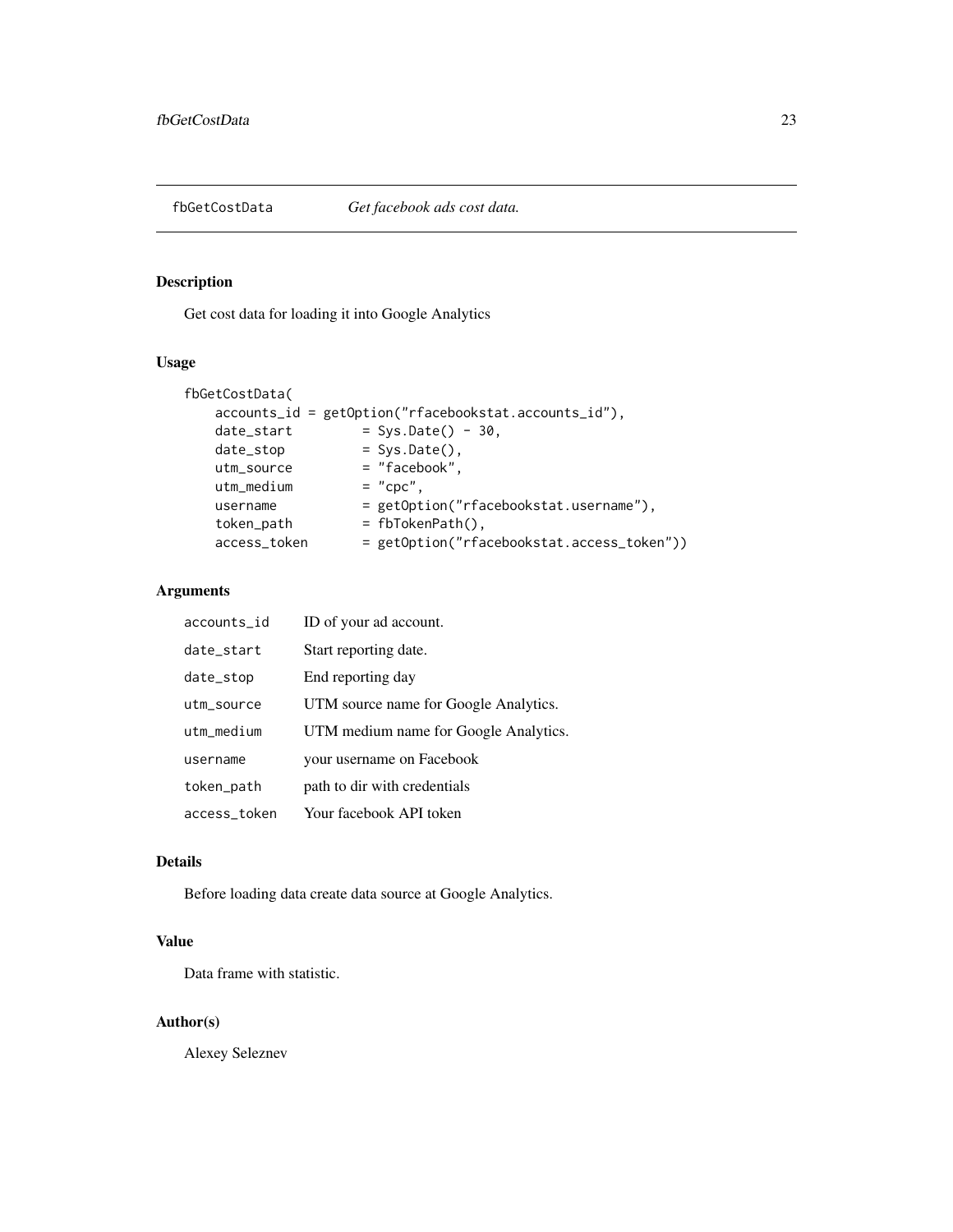# Examples

## Not run:

```
# Use googleAnalyticsR for upload data into Google Analytics
library(googleAnalyticsR)
# load cost data
cost_data <- fbGetCostData(accounts_id = "act_11111",
                           date\_start = "2020-05-10",date_stop = "2020-05-14",
                            username = "fb_login")
# upload into GA source
ga_custom_upload_file(accountId
                      (accountId = xxxx,<br>webPropertyId = "UA-xxxx-1",
                      customDataSourceId = 'abcdefg',
                      cost_data)
```
## End(Not run)

fbGetLogins *Get all authorization logins*

# Description

Get all your authorized facebook logins

#### Usage

```
fbGetLogins(
    token_path = fbTokenPath(),
    set_login = TRUE)
```
## Arguments

| token_path | path to dir with credentials                            |
|------------|---------------------------------------------------------|
| set_login  | if TRUE you can choise and change current session login |

## Author(s)

Alexey Seleznev

# Examples

## Not run: fbGetLogins()

<span id="page-23-0"></span>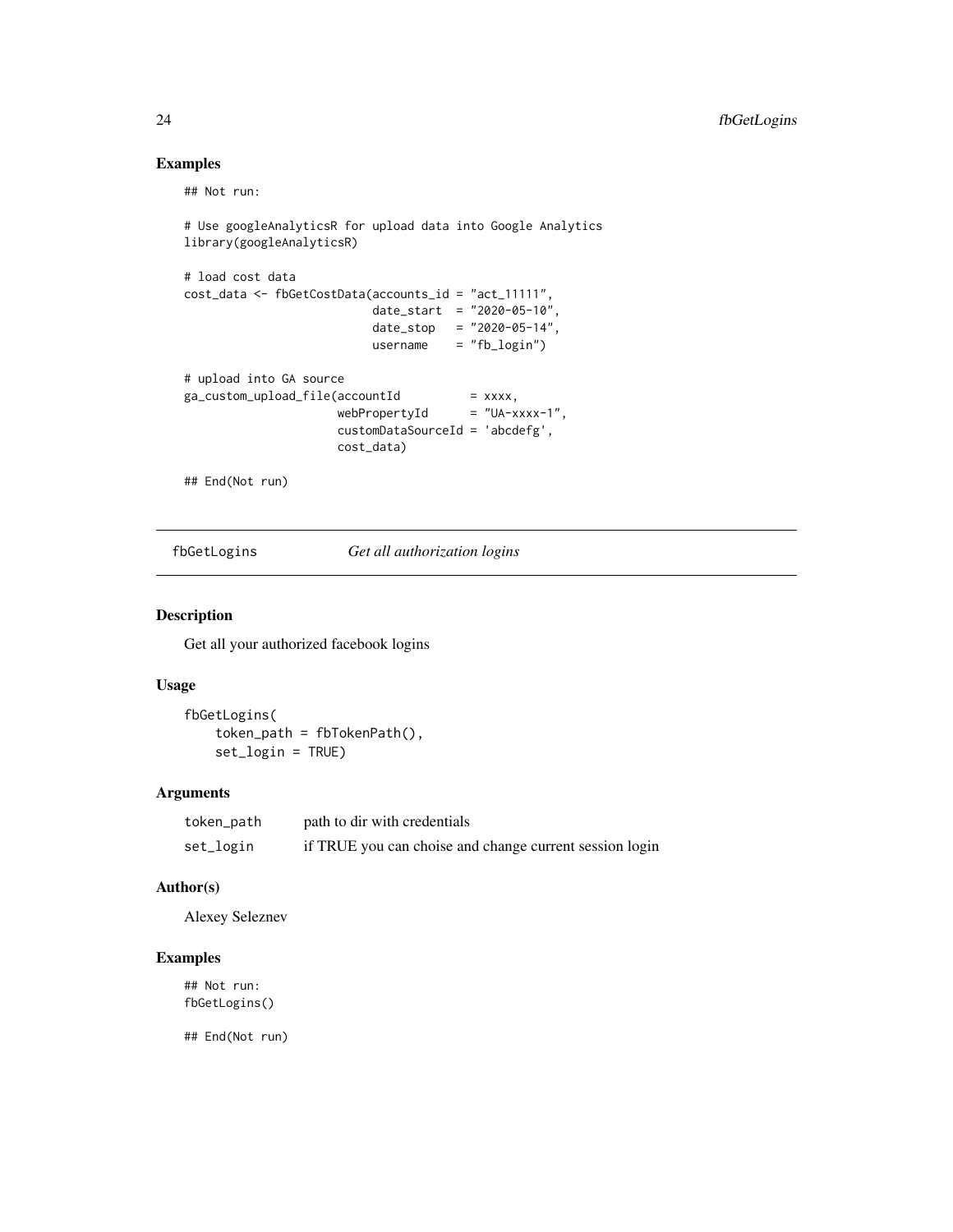<span id="page-24-0"></span>fbGetLongTimeToken *Get API facebook long time token.*

#### Description

Change your short time token to long time token.

# Usage

```
fbGetLongTimeToken(client_id= NULL,client_secret = NULL,fb_exchange_token = NULL)
```
# Arguments

client\_id Your App ID. client\_secret Your App secret. fb\_exchange\_token Your short time API token.

## Value

API token

#### Author(s)

Alexey Seleznev

fbGetMarketingStat *Get statistic by ad accounts.*

#### Description

fbGetMarketingStat is main function of rfacebookstat package, intended for load statiscit data by your ad, adset, campaign or account

#### Usage

```
fbGetMarketingStat(
  accounts_id = getOption("rfacebookstat.accounts_id"),
  sorting = NULL, level = "account", breakdowns = NULL,
action_breakdowns = NULL,
fields = "account_id,campaign_name,impressions,clicks,reach,spend",
  filtering = NULL, date_start = NULL,
  date_stop = NULL, date_preset = "last_30d",
  attribution_window = NULL,
api_version = getOption("rfacebookstat.api_version"),
```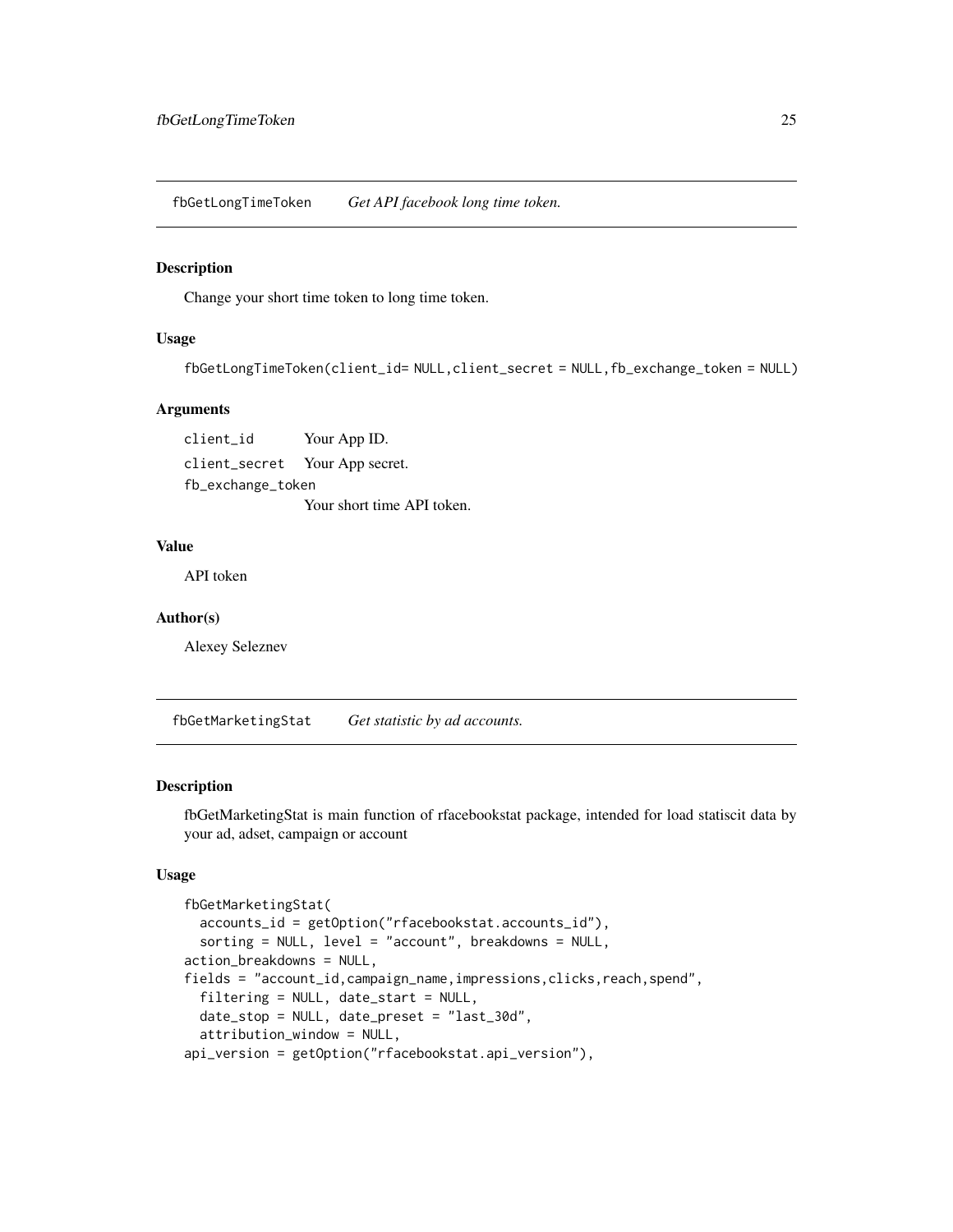```
action_report_time = NULL, interval = "day",
use_account_attribution_setting = FALSE,
console_type = "progressbar", request_speed = "normal",
fetch_by = NULL,
  username = getOption("rfacebookstat.username"),
  token_path = fbTokenPath(),
access_token = getOption("rfacebookstat.access_token"))
```
# Arguments

| accounts_id        | ID of your ad account.                                                                                                                                                                                                                                                                                                                                                  |
|--------------------|-------------------------------------------------------------------------------------------------------------------------------------------------------------------------------------------------------------------------------------------------------------------------------------------------------------------------------------------------------------------------|
| sorting            | Field to sort the result, and direction of sorting. You can specify sorting direction<br>by appending "_ascending" or "_descending" to the sort field. For example,<br>"reach_descending". This array supports no more than one element. By default,<br>the sorting direction is ascending.                                                                             |
| level              | Represents the level of result. Avable ad, adset, campaign, account.                                                                                                                                                                                                                                                                                                    |
| action_breakdowns  |                                                                                                                                                                                                                                                                                                                                                                         |
|                    | group results in the actions field. You can use the following breakdowns for<br>action_breakdowns, for details go, or see details                                                                                                                                                                                                                                       |
| breakdowns         | Permutations marked with an asterisk $(*)$ can be joined with action_type and ac-<br>tion_target_id. Avable age, country, gender, frequency_value, hourly_stats_aggregated_by_advertiser_tin<br>hourly_stats_aggregated_by_audience_time_zone, impression_device, place_page_id,<br>placement, device_platform, product_id, region. See details.                        |
| fields             | List of fields which you want get in R. You can find list of available fields at<br>Facebook API documentation by this link.                                                                                                                                                                                                                                            |
| filtering          | Vector of filtring or JSON string with array of filtring parameters, on example<br>"ad.effective_status IN ARCHIVED"[{/'field/':/'ad.effective_status/',/'operator/':/'<br>see filtring block for more examples                                                                                                                                                         |
| date_start         | Start reporting date.                                                                                                                                                                                                                                                                                                                                                   |
| date_stop          | End reporting day                                                                                                                                                                                                                                                                                                                                                       |
| date_preset        | Represents a relative time range. This field is ignored if time_range or time_ranges<br>is specified. One of: today, yesterday, this_month, last_month, this_quarter, life-<br>time, last_3d, last_7d, last_14d, last_28d, last_30d, last_90d, last_week_mon_sun,<br>last_week_sun_sat, last_quarter, last_year, this_week_mon_today, this_week_sun_today,<br>this_year |
| attribution_window |                                                                                                                                                                                                                                                                                                                                                                         |
|                    | The conversion attribution window provides timeframes that define when we<br>attribute an event to an ad on Facebook. See Attribution Window sections.                                                                                                                                                                                                                  |
| request_speed      | Speed beetwen API request, "normal", "fast" or "slow", depend of you API ac-<br>cess level.                                                                                                                                                                                                                                                                             |
| fetch_by           | Character, split your requst by time interval, one of: day, week, month, quarter,<br>year.                                                                                                                                                                                                                                                                              |
| api_version        | Current Facebook API version.                                                                                                                                                                                                                                                                                                                                           |
| action_report_time |                                                                                                                                                                                                                                                                                                                                                                         |
|                    | Determines the report time of action stats.                                                                                                                                                                                                                                                                                                                             |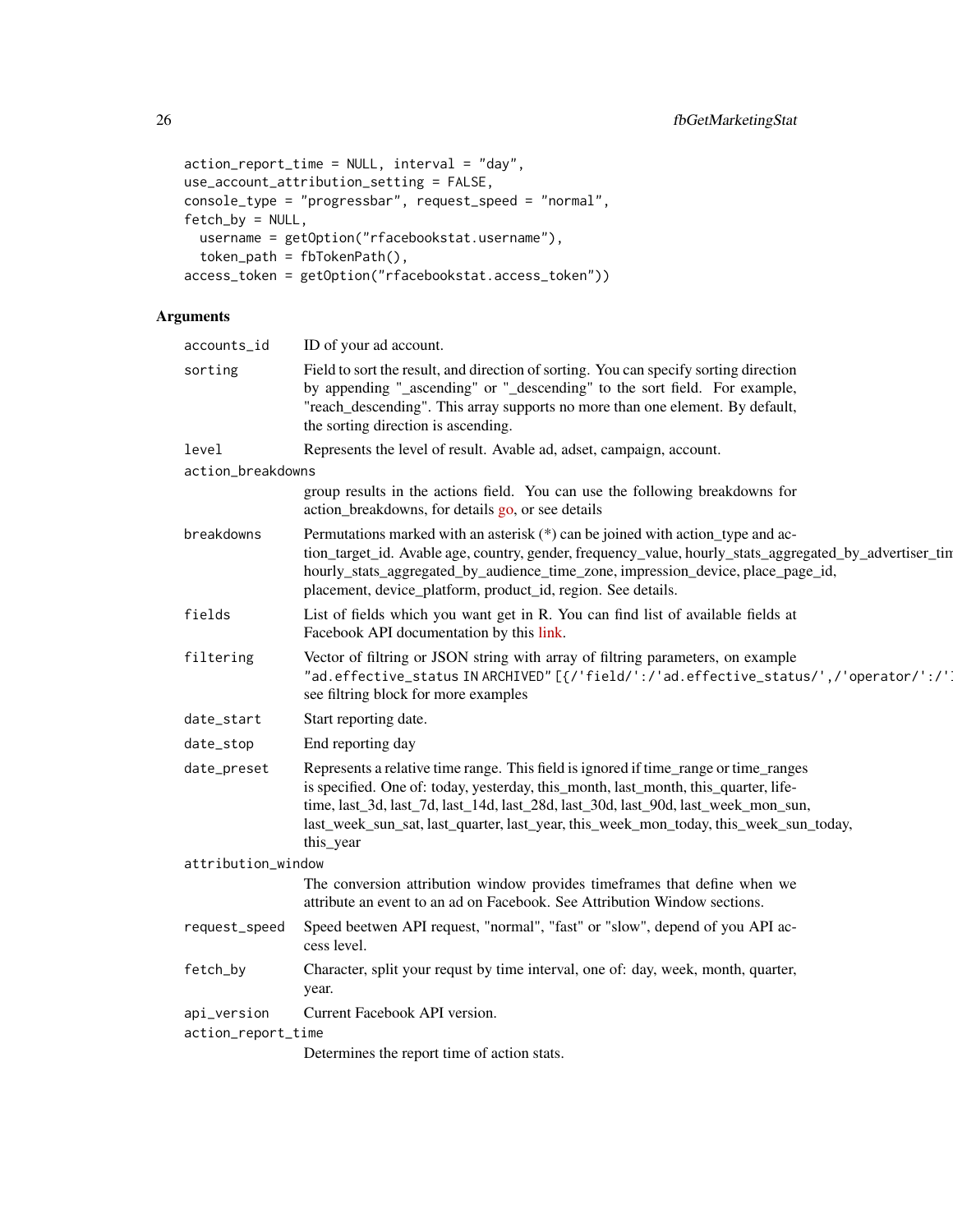# fbGetMarketingStat 27

| interval     | Character value for split by time interval, one of "day", "week", "month", "quar-<br>ter", "year". By default $=$ "day"                 |
|--------------|-----------------------------------------------------------------------------------------------------------------------------------------|
|              | use_account_attribution_setting                                                                                                         |
|              | When this parameter is set to true, your ads results will be shown using the<br>attribution settings defined for the ad account.        |
| console_type | Character value for manage console output message, one of "progressbar", "mes-<br>sage". By default = "progressbar". See more at Detail |
| username     | your username on Facebook                                                                                                               |
| token_path   | path to dir with credentials                                                                                                            |
| access_token | Your facebook API token                                                                                                                 |

# Details

Console\_type parameters, if chose "progressbar" you can see load progress in percent, and if chose "message" you get message about loading process.

# Value

Data frame with statistic.

# Breakdowns

Allowed values for breakdowns.

- ad\_format\_asset
- age
- body\_asset
- call\_to\_action\_asset
- country
- description\_asset
- gender
- image\_asset
- impression\_device
- link\_url\_asset
- product\_id
- region
- title\_asset
- video\_asset
- dma
- frequency\_value
- hourly\_stats\_aggregated\_by\_advertiser\_time\_zone
- hourly\_stats\_aggregated\_by\_audience\_time\_zone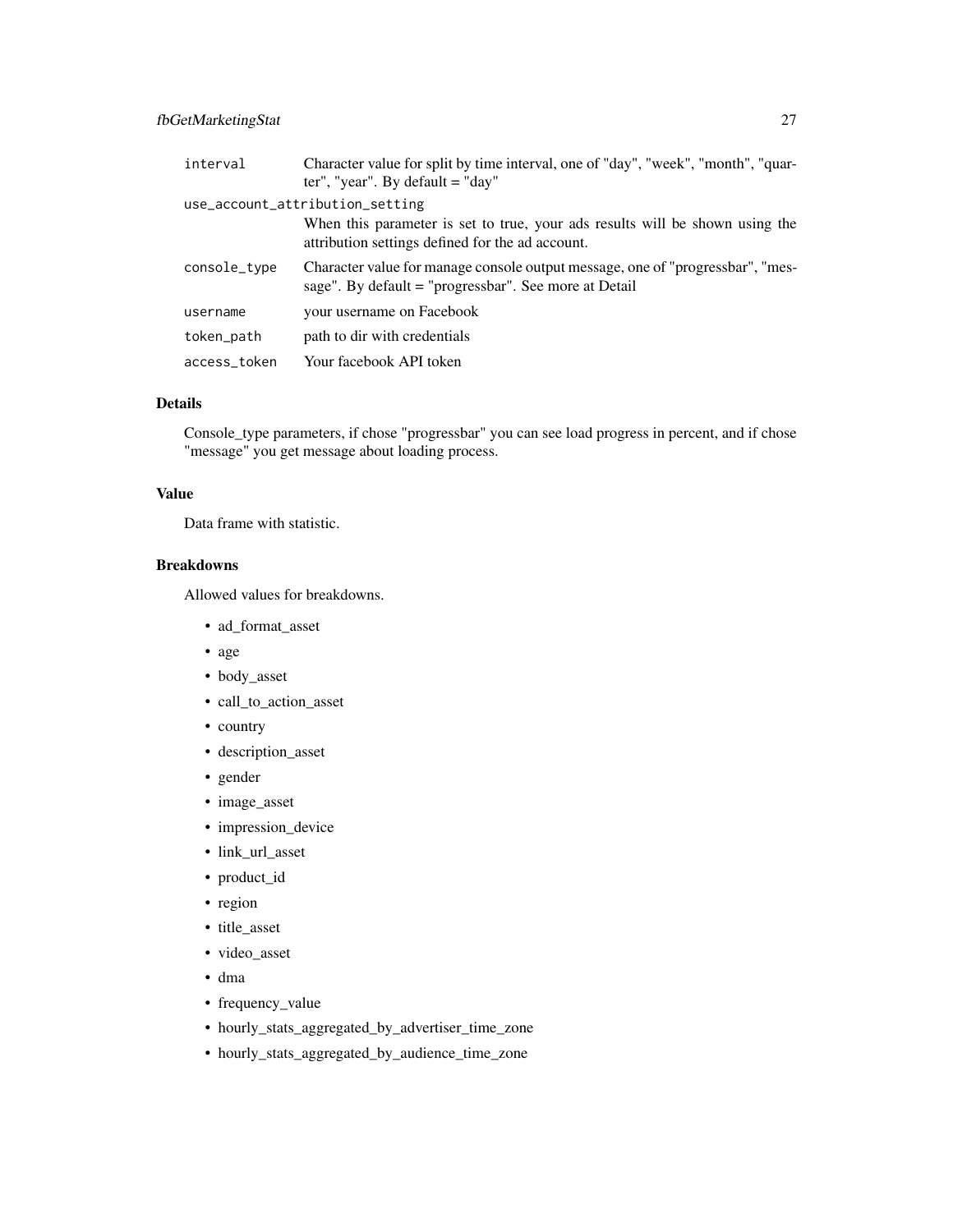- place\_page\_id
- publisher\_platform
- platform\_position
- device\_platform

### Action Breakdowns

Group results in the actions field. You can use the following breakdowns for action\_breakdowns. Now you can use next action breakdowns:

- action device The device on which the conversion event you're tracking occurred. For example, "Desktop" if someone converted on a desktop computer.
- action\_destination The destination where people go after clicking on your ad. This could be your Facebook Page, an external URL for your conversion pixel or an app configured with the software development kit (SDK).
- action reaction The number of reactions on your ads or boosted posts. The reactions button on an ad allows people to share different reactions on its content: Like, Love, Haha, Wow, Sad or Angry.
- action\_target\_id The id of destination where people go after clicking on your ad. This could be your Facebook Page, an external URL for your conversion pixel or an app configured with the software development kit (SDK).
- action\_type The kind of actions taken on your ad, Page, app or event after your ad was served to someone, even if they didn't click on it. Action types include Page likes, app installs, conversions, event responses and more.
- action\_type,action\_reaction Together of action types and reactions brekdown.

#### Available Combinations Of Breakdowns

Grouping types marked with an asterisk (\*) can be combined with action\_type, action\_target\_id, and action\_destination (action\_target\_id).

- action type \*
- action\_target\_id \*
- action\_device \*
- action\_device, impression\_device \*
- action\_device, publisher\_platform \*
- action\_device, publisher\_platform, impression\_device \*
- action device, publisher platform, platform position \*
- action\_device, publisher\_platform, platform\_position, impression\_device \*
- action reaction
- action\_type, action\_reaction
- age \*
- gender \*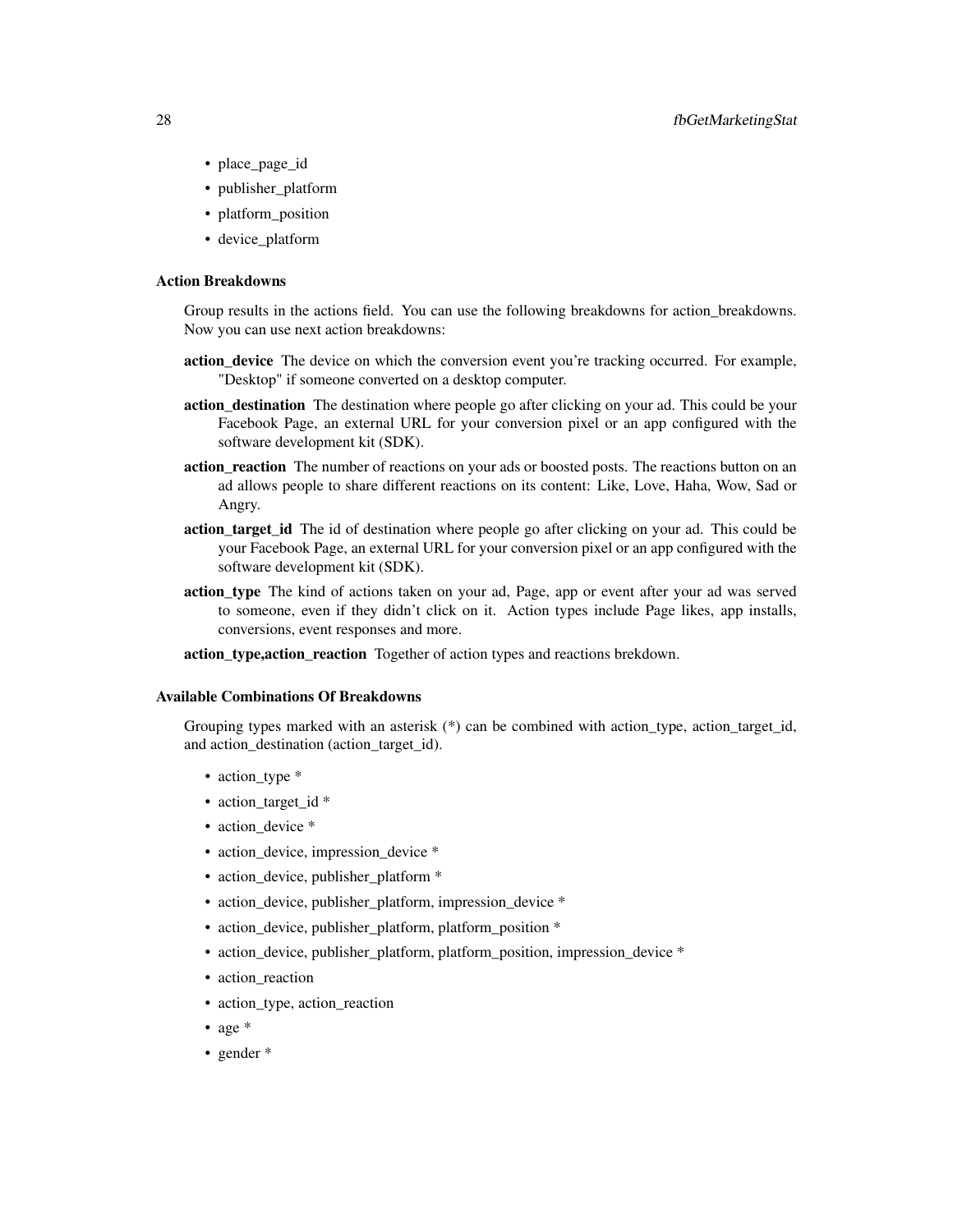# fbGetMarketingStat 29

- age, gender \*
- country  $*$
- region \*
- publisher\_platform \*
- publisher\_platform, impression\_device \*
- publisher\_platform, platform\_position \*
- publisher\_platform, platform\_position, impression\_device \*
- product id \*

## Attribution Window

The conversion attribution window provides time intervals that determine the attribution period of an event for advertising on Facebook. For background information, see Facebook Ads Help Center, How Attribution Reporting Works. We measure the actions that occur when a conversion event occurs and look back in time 1-day, 7-days, and 28 days. To view actions attributed to different attribution windows, use attribution\_window.

account\_default Use the account level attribution window setting default The FB default attribution window is 1 day views, 28 day clicks inline Inline attribution only (0 day views, 0 day clicks) 1d\_view 1 day views, 0 day clicks 7d\_view 7 day views, 0 day clicks 28d\_view 28 day views, 0 day clicks 1d\_click 0 day views, 1 day clicks 7d\_click 0 day views, 7 day clicks 28d\_click 0 day views, 28 day clicks 1d\_view\_1d\_click 1 day views, 1 day clicks 7d view 1d click 7 day views, 1 day clicks 28d\_view\_1d\_click 28 day views, 1 day clicks 1d\_view\_7d\_click 1 day views, 7 day clicks 1d\_view\_28d\_click 1 day views, 28 day clicks 28d\_view\_28d\_click 28 day views, 28 day clicks Also you can get more than one attribution window in one request, for example attribution\_window = c('default', '1d\_view', '28d\_view', '28d\_click')

#### Filtering

Filters on the report data. This parameter is an array of filter objects. You can set string vector or JSON string with field, operator and value.

field Field for filtering.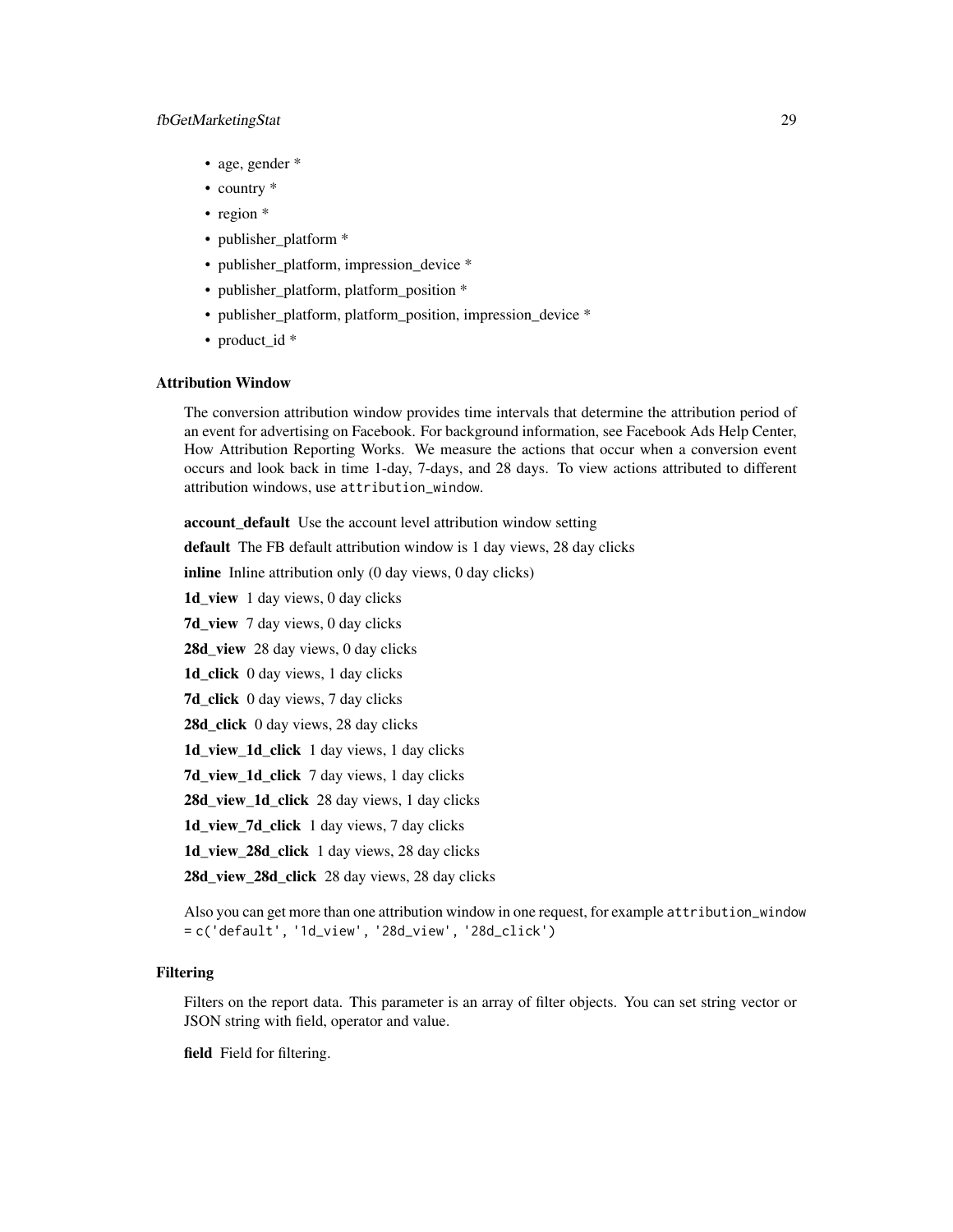# 30 fbGetMarketingStat

operator One of EQUAL, NOT\_EQUAL, GREATER\_THAN, GREATER\_THAN\_OR\_EQUAL, LESS\_THAN, LESS\_THAN\_OR\_EQUAL, IN\_RANGE, NOT\_IN\_RANGE, CONTAIN, NOT\_CONTAIN, IN, NOT\_IN, STARTS\_WITH, ANY, ALL, AFTER, BEFORE, NONE.

value Field value for filtering.

Simple filtring:

Example vector filtering = "publisher\_platform IN instagram"

Example JSON filtering = "[{'field':'publisher\_platform','operator':'IN','value':['instagram']}]" Example of using two or more conditions: filtering = "[{'field':'clicks','operator':'LESS\_THAN','value'

Filtring by two or more conditions:

Example vector filtering = c("clicks LESS\_THAN 500", "impressions GREATER\_THAN 20000")

Example JSON filtering = '[{"field":"clicks","operator":"LESS\_THAN","value":"500"},{"field":"impres

Filtring with operators IN\_RANGE, NOT\_IN\_RANGE, IN, NOT\_IN

Example vector filtering = 'publisher\_platform IN instagram,facebook'

Example JSON filtering = '[{"field":"publisher\_platform","operator":"IN","value":["instagram","face

#### Author(s)

Alexey Seleznev

#### See Also

All avable field, and discription of all parameters you can see oh this [link.](https://developers.facebook.com/docs/marketing-api/insights/parameters) More information about breakdowns and action brekdowns on this [link.](https://developers.facebook.com/docs/marketing-api/insights/breakdowns) More information about action field in this [documentation.](https://developers.facebook.com/docs/marketing-api/reference/ads-action-stats/)

#### Examples

```
## Not run:
fbStat <- fbGetMarketingStat(accounts_id = "act_xxxxxxxxxxxxxxx",
                             level = "campaign",
                             fields = "account_name,campaign_name,impressions",
                             breakdowns = "device_platform",
                             date_start = "2016-08-01",
                             date\_stop = "2016-08-10",interval = "day",access_token = "xxxxxxxxxxxxxxxxxxxxxxxxxxxxx")
```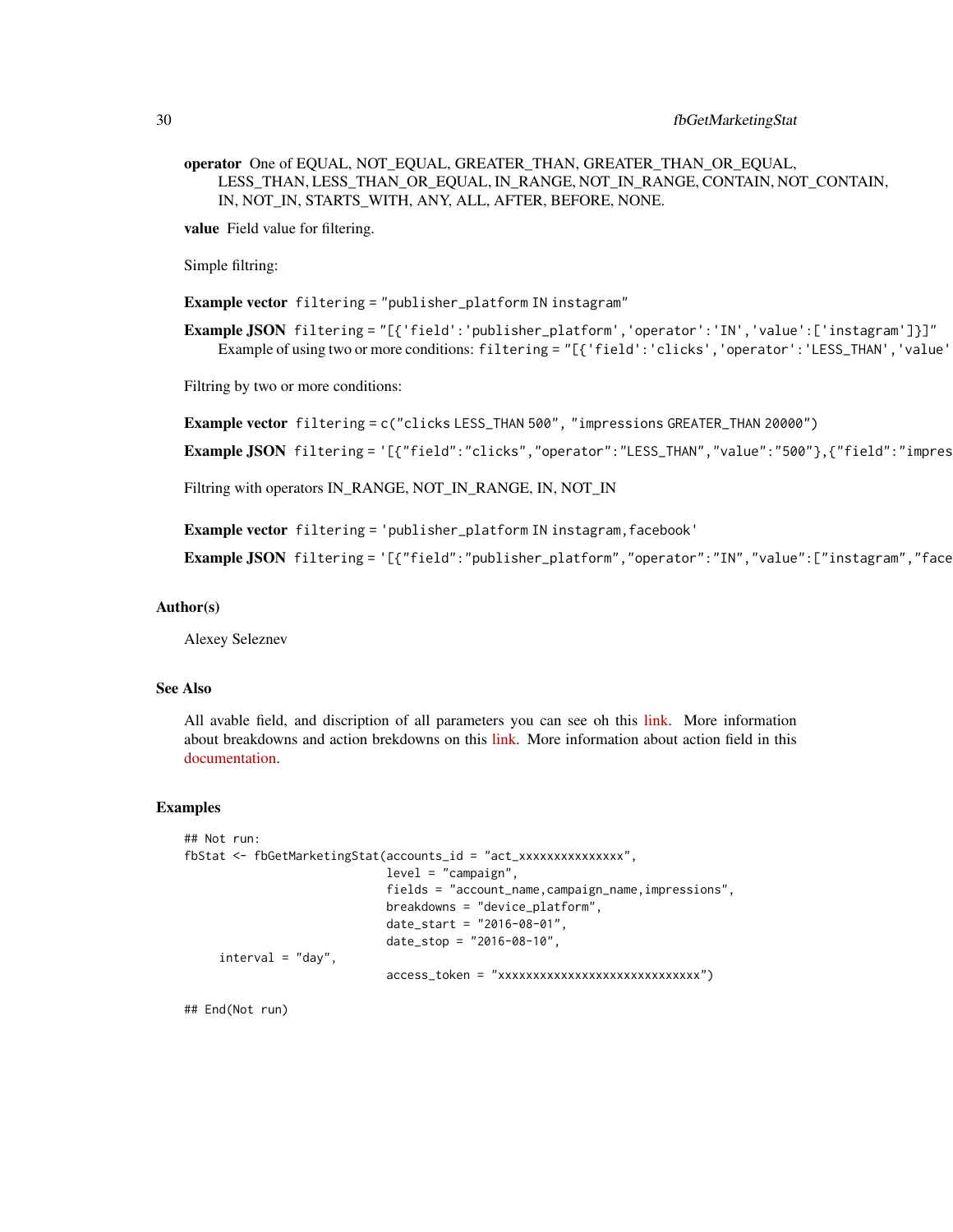<span id="page-30-0"></span>

# Description

Load data about all avable pages

# Usage

```
fbGetPages(accounts_id = getOption("rfacebookstat.accounts_id"),
          api_version = getOption("rfacebookstat.api_version"),
          username = getOption("rfacebookstat.username"),
          token_path = fbTokenPath(),
          access_token = getOption("rfacebookstat.access_token"))
```
# Arguments

| accounts_id  | Facebook Ad Account ID.       |
|--------------|-------------------------------|
| api_version  | Current Facebook API version. |
| username     | your username on Facebook     |
| token_path   | path to dir with credentials  |
| access_token | Your facebook API token.      |

# Value

Data frame with pages list

# Author(s)

Alexey Seleznev

# Examples

```
## Not run:
accounts <- fbGetAccounts()
fbPages <- fbGetPages(accounts$id)
```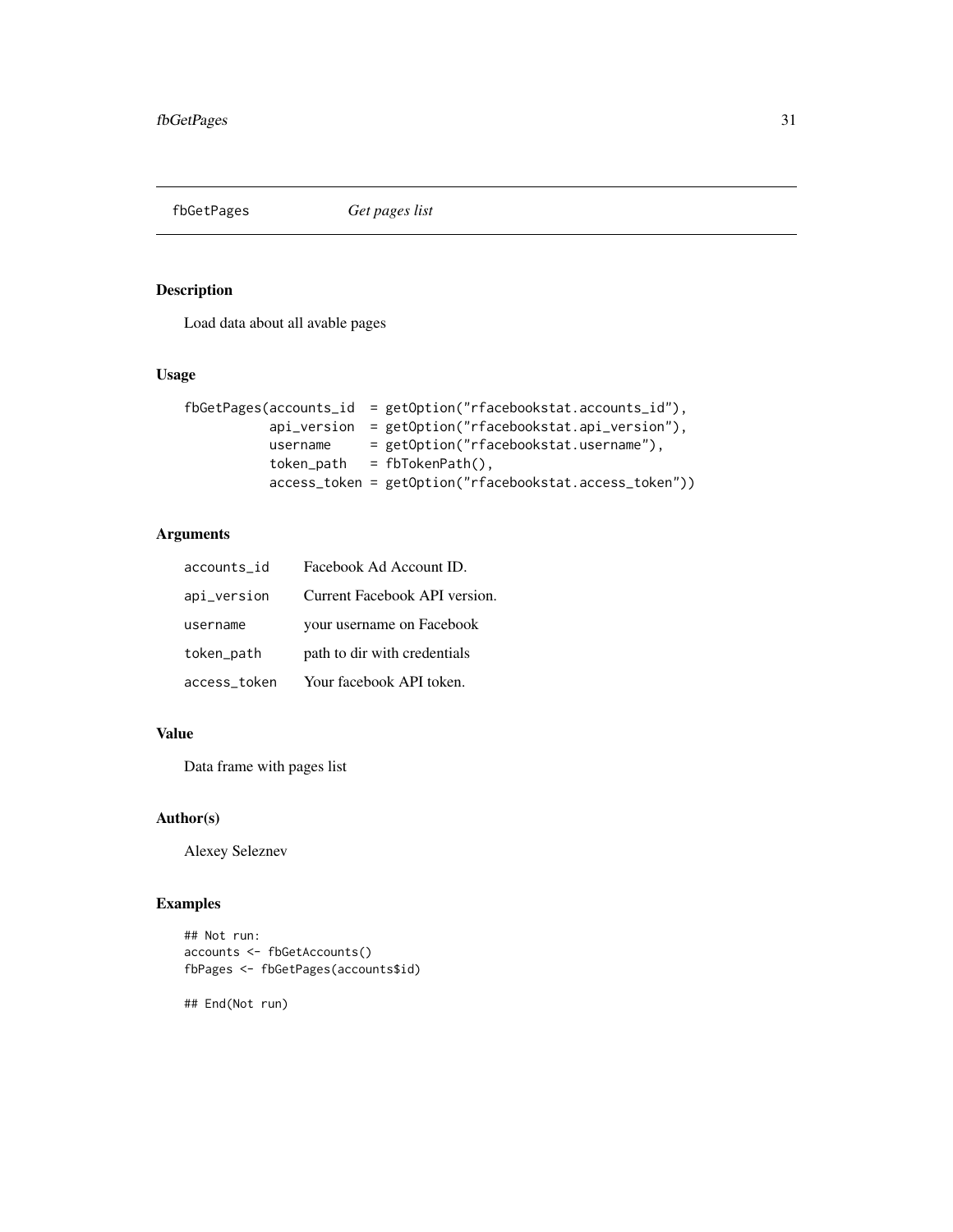<span id="page-31-0"></span>fbGetSettings *Get settings.*

# Description

Get settings of rfacebookstat package.

# Usage

fbGetSettings()

# Author(s)

Alexey Seleznev

# Examples

## Not run: fbGetSettings()

## End(Not run)

fbGetToken *Get API facebook token.*

# Description

Get API facebook token for access to facebook ads API.

#### Usage

```
fbGetToken(
  app_id = NULL,scopes = c("ads_read", "business_management", "pages_manage_ads", "ads_management",
    "public_profile")
\mathcal{L}
```
#### Arguments

| app_id | ID of your Facebook App                                                         |
|--------|---------------------------------------------------------------------------------|
| scopes | Permissions provide a way for your app to access data from Facebook. For detail |
|        | see docmentation                                                                |

# Value

API token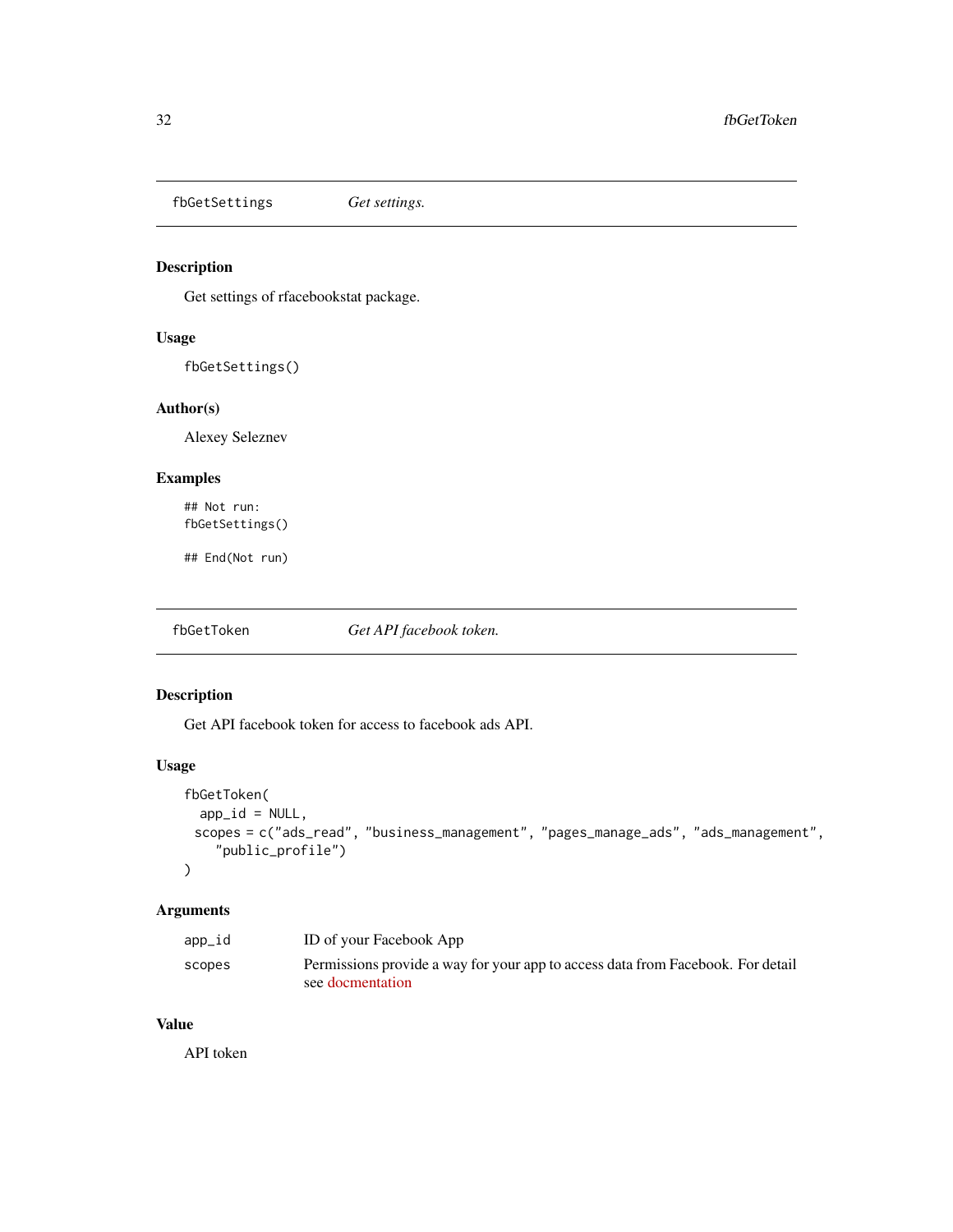# <span id="page-32-0"></span>fbGetUserAdAccounts 33

# Examples

```
## Not run:
tkn <- fbGetToken()
```
## End(Not run)

fbGetUserAdAccounts *User's ad account list.*

# Description

The advertising accounts to which this person has access.

#### Usage

```
fbGetUserAdAccounts(user_id = "me",
                  api_version = getOption("rfacebookstat.api_version"),
                  username = getOption("rfacebookstat.username"),
                  token_path = fbTokenPath(),
                   access_token = getOption("rfacebookstat.access_token"))
```
# Arguments

| user id      | Facebook user id.             |
|--------------|-------------------------------|
| access_token | Your facebook API token.      |
| username     | your username on Facebook     |
| token_path   | path to dir with credentials  |
| api_version  | Current Facebook API version. |

#### Value

Data frame with ad account list.

# Author(s)

Alexey Seleznev

## Examples

```
## Not run:
fbAccounts <- fbGetUserAdAccounts()
```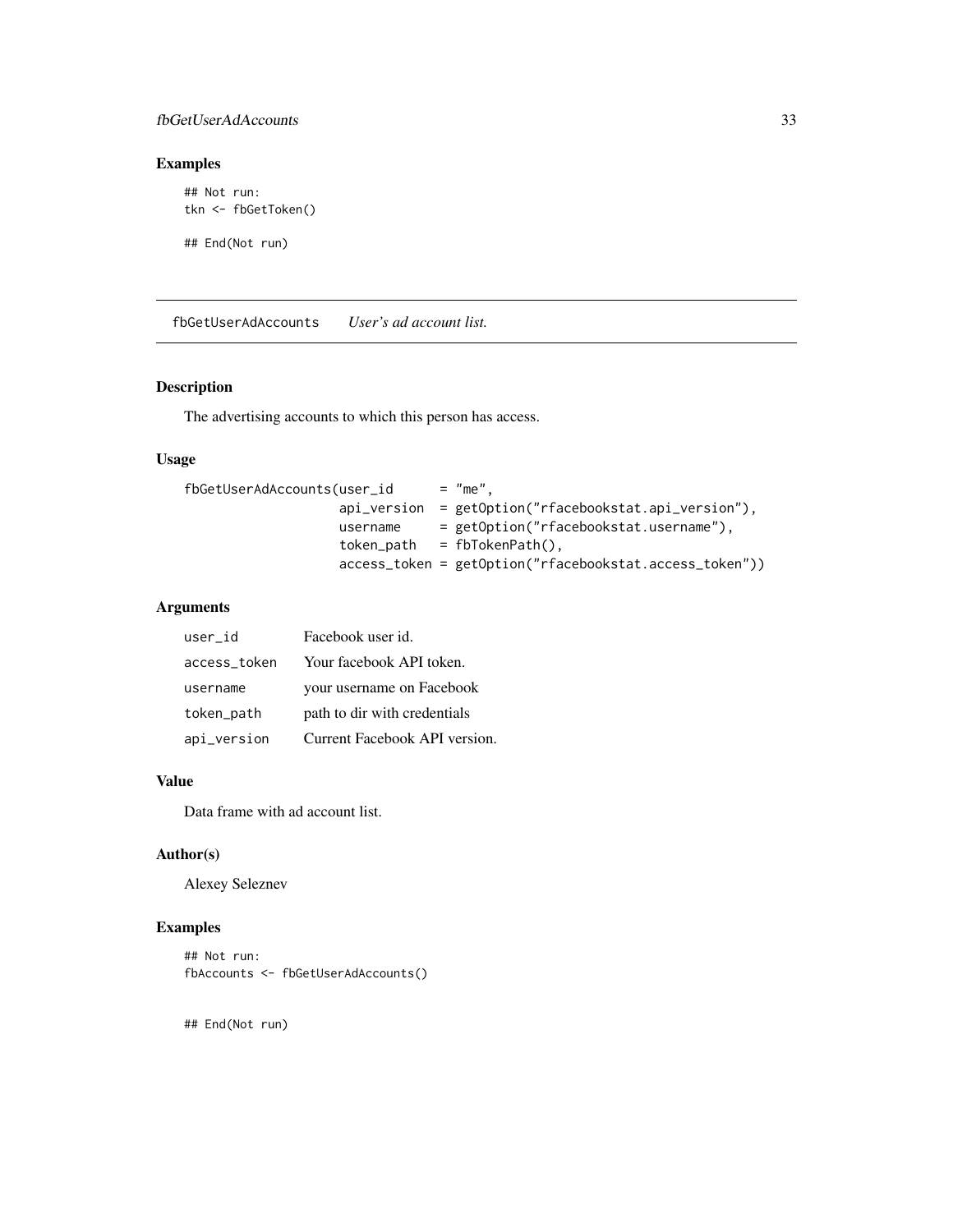<span id="page-33-0"></span>

# Description

Set rfacebookstat options in current R session

# Usage

```
fbSetUsername(username)
fbSetAccount(accounts_ids)
fbSetBusinessId(business_ids)
fbSetTokenPath(token_path)
fbSetApiVersion(api_version)
```
# Arguments

| accounts_ids | Facebook Ad Account ID.       |
|--------------|-------------------------------|
| business_ids | IDs by your Business Manager  |
| username     | your username on Facebook     |
| token_path   | path to dir with credentials  |
| api_version  | Current Facebook API version. |

#### Author(s)

Alexey Seleznev

#### fbUpdateAdAccountUsers

*Add users and update permission list.*

#### Description

fbUpdateAdAccountUsers add users and update permission list for users in ad accounts at facebook.

# Usage

```
fbUpdateAdAccountUsers(
  user\_ids = NULL,
  role = "advertiser",
  accounts_id = getOption("rfacebookstat.accounts_id"),
  api_version = getOption("rfacebookstat.api_version"),
  username = getOption("rfacebookstat.username"),
  token_path = fbTokenPath(),
  access_token = getOption("rfacebookstat.access_token"))
```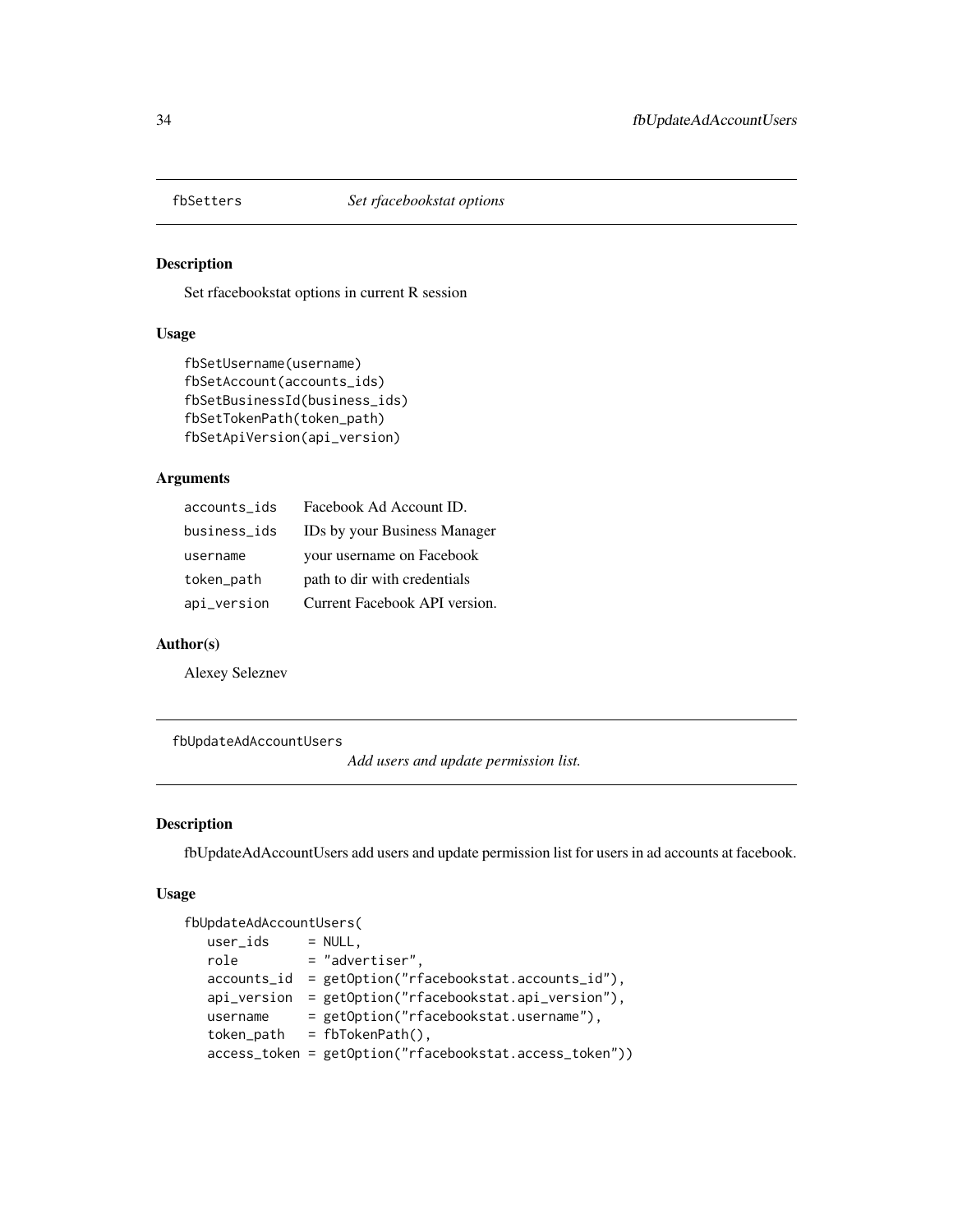#### **Arguments**

| accounts_id  | vector with ID of your ad account, for example c("act_00001","act_00002").                                                                                                                                 |
|--------------|------------------------------------------------------------------------------------------------------------------------------------------------------------------------------------------------------------|
| role         | Character or integer value, one of administator, advertiser, ad manager, analyst,<br>sales, direct sales, 1001, 1002, 1003, 1004 (https://developers.facebook.com/docs/marketing-<br>$api/aduser/v2.12)$ . |
| access_token | Your facebook API token.                                                                                                                                                                                   |
| user_ids     | vector with users ids who need remove from ad account.                                                                                                                                                     |
| username     | your username on Facebook                                                                                                                                                                                  |
| token_path   | path to dir with credentials                                                                                                                                                                               |
| api_version  | Current Facebook API version.                                                                                                                                                                              |

# Details

Requires: ads\_management permission is required. You need 'Administrator' access to the ad account to remove users

Roles:  $1001$  = Administrator access  $1002$  = Advertiser, or ad manager, access  $1003$  = Analyst access 1004 = Direct sales access. For limited, directly managed accounts.

Permissions: 1: ACCOUNT\_ADMIN: modify list of people associated with the account. 2: AD-MANAGER\_READ: view campaigns and ads 3: ADMANAGER\_WRITE: manage campaigns and ads 4: BILLING\_READ: view account billing information 5: BILLING\_WRITE: modify account billing information 7: REPORTS: run reports 9, 10 - Apply to some directly managed accounts. Not currently needed for Marketing API calls

For more details go link (https://developers.facebook.com/docs/marketing-api/aduser/)

#### Author(s)

Alexey Seleznev

#### Examples

```
## Not run:
#Attach package
library(rfacebookstat)
#Get token, where 0000000000000 is id of your app in facebook
tk <- fbGetToken(0000000000000)
#Add user with id 001 and 002 to accounts act_0001 and act_0002
fbUpdateAdAccountUsers(user_ids = c("001","002"),
                       accounts_id = c("act_0001", "act_0002"),role = "advertiser",
                       api_version = "v2.12",
                       access_token = tk)
```